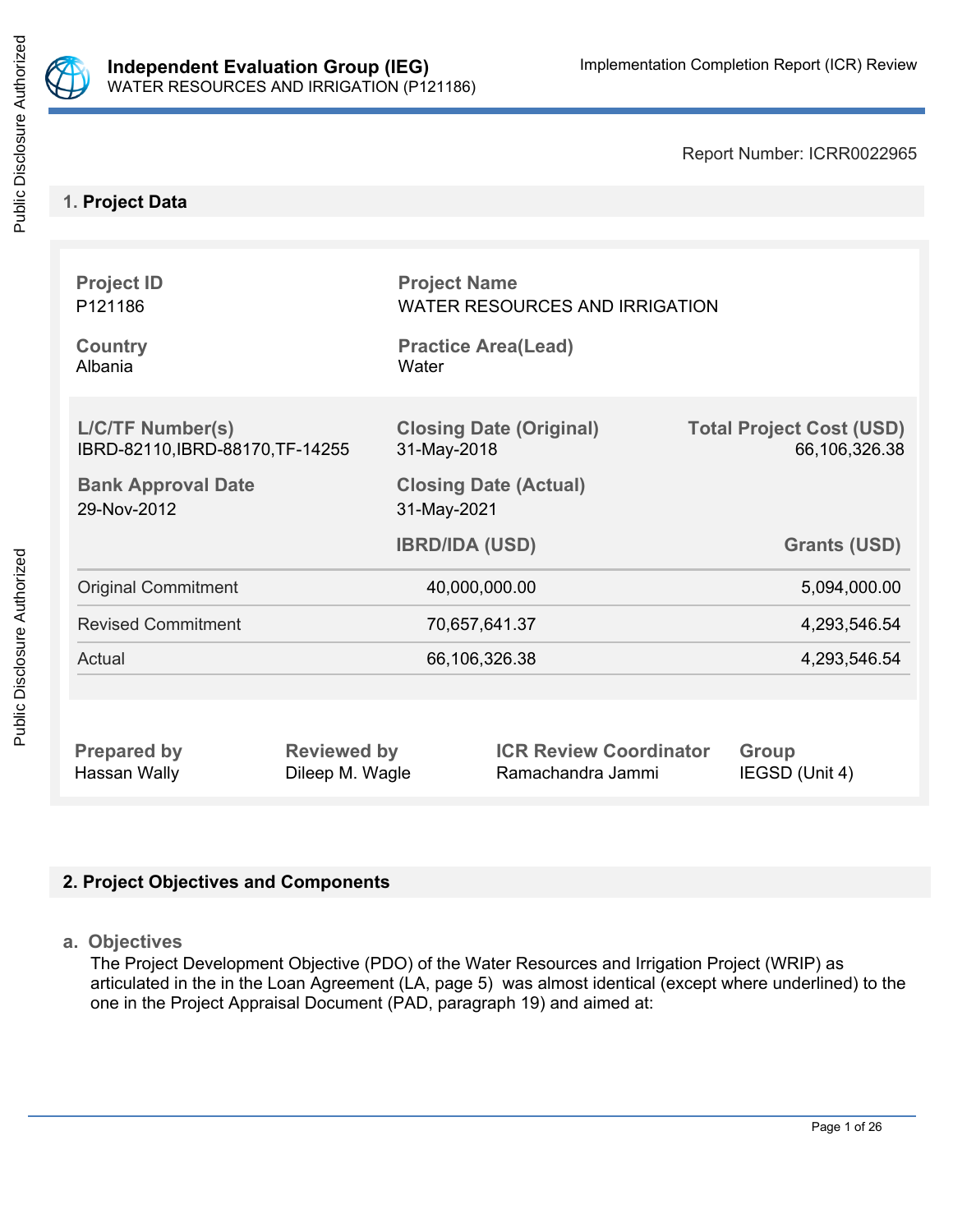

**"establishing the strategic framework to manage water resources at the national level and at the level** *of the Drin-Buna and Semani River basins; and (2) improving, in a sustainable manner, the performance of Selected Irrigation Systems"* (LA, page 5); and to:

*"(i) establish the strategic framework to manage water resources at the national level and in the Drin-Buna and Semani river basins and (ii) improve, in a sustainable manner, the performance of irrigation systems in the project area"* (PAD, paragraph 19).

The project was restructured in 2018 and the PDO was revised to:

*"(a) establish the strategic framework to manage water resources at the national level and at the level of the Drin-Buna and Semani River basins and (b) improve irrigation service delivery in selected irrigation systems."*

**Parsing the original PDO.** The PDO will be parsed according to the PDO statement in the Loan Agreement into two objectives as follows:

Objective 1: to establish the strategic framework to manage water resources at the national level and at the level of the Drin-Buna and Semani River basins.

Objective 2: to improve, in a sustainable manner, the performance of Selected Irrigation Systems.

**Parsing the revised PDO.** The revised PDO will be parsed according to the PDO statement in the Restructuring Paper into two objectives as follows:

Objective 1: to establish the strategic framework to manage water resources at the national level and at the level of the Drin-Buna and Semani River basins.

Objective 2: to improve irrigation service delivery in selected irrigation systems.

**b. Were the project objectives/key associated outcome targets revised during implementation?** Yes

**Did the Board approve the revised objectives/key associated outcome targets?** Yes

**Date of Board Approval** 22-Feb-2018

**c. Will a split evaluation be undertaken?** Yes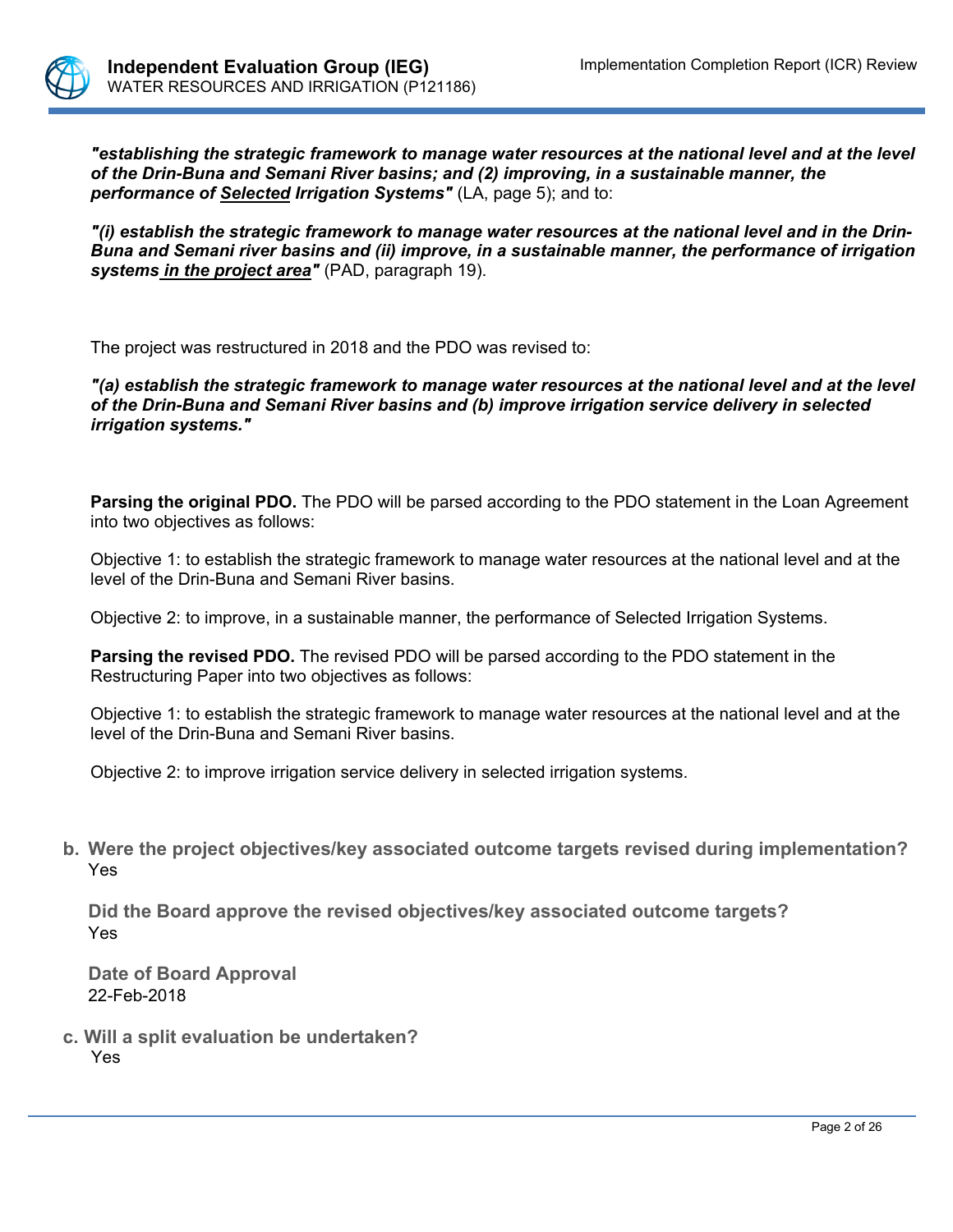

## **d. Components**

The PDO was supported by the following four components:

**1. Dam and Irrigation and Drainage System Rehabilitation (appraisal cost: US\$59.54 million, actual cost: US\$57.67 million).** This component aimed to rehabilitate (and, where possible, modernize) irrigation and drainage (I&D) systems and dam infrastructure. The component would finance the following two subcomponents:

**1.1. Rehabilitation and modernization of selected dams and I&D systems.** This sub-component would finance preparation of all feasibility and detailed design studies, and all rehabilitation and modernization works of 14 dams and 15 I&D systems, as well as the supervision of the works. Investments would be mostly located in the Drin-Buna and Semani river basins, and would be undertaken in a comprehensive way (i.e., investments would be done as much as possible in dams and in associated I&D systems) to maximize the returns on investments. . Pre-feasibility studies have been conducted for the 13 irrigation systems associated with these dams (including one Public-Private Partnership (PPP) pilot site), and for two additional PPP pilots.

**1.2. Preparation and implementation of safeguard instruments and measures.** For the rehabilitation and modernization activities under component 1.1, this would include Environment (and Social) Management Plans (ESMPs) and Resettlement Action Plans (RAPs), and strengthening the framework governing safety of agricultural dams, including capacity strengthening and awareness raising, and preparation of emergency preparedness plans, supervision and quality assurance plans, and dam safety O&M plans, including an instrumentation plan.

**2. Institutional Support for Irrigation and Drainage (appraisal cost: US\$1.70 million, actual cost: US\$2.83 million).** This component aimed to improve the performance of organizations that provide irrigation services. This included institutional reforms and capacity strengthening of Local Governments (LGs), Drainage Board (DBs) and Water Users' Association/Organization (WUOs), and piloting Public-Private Partnership (PPP) in I&D service delivery through recruitment of third party operators to deliver irrigation services in three I&D pilot schemes. The component would also finance preparation of a National I&D strategy. The project would finance the following two sub-components:

**2.1. Institutional reforms of I&D sector.** The project would define the responsibilities for O&M of I&D systems among stakeholders (including Ministry, DBs, LGs, WUOs and private operators) through, inter alia, (i) preparation of a National I&D strategy; (ii) development of cooperation arrangements (including contractual arrangements) among agencies including through provision of consultants services; (iii) development and formalization of I&D service delivery standards; and (iv) development and carrying out of small scale pilots in public-private partnership, including outsourcing O&M of I&D schemes to private operators.

**2.2. Strengthening the capacity of organizations that provide I&D services and the capacity of stakeholders.** This would include Ministry, DBs, LGs, WUOs and private operators inter alia, through provision of goods and training in areas, including contract management and outsourcing, administration, financial management and procurement, and water management and O&M. The project would train an estimated 10 civil servants from Ministry of Agriculture, Food and Consumer Protection (MAFCP), 15 civil servants from five DBs, staff from 15 LGs, and office bearers from 15 WUOs. Decentralized WUO support staff from DBs and LGs would be trained in strengthening capacities of WUOs. Some goods would be procured for DBs and LGs.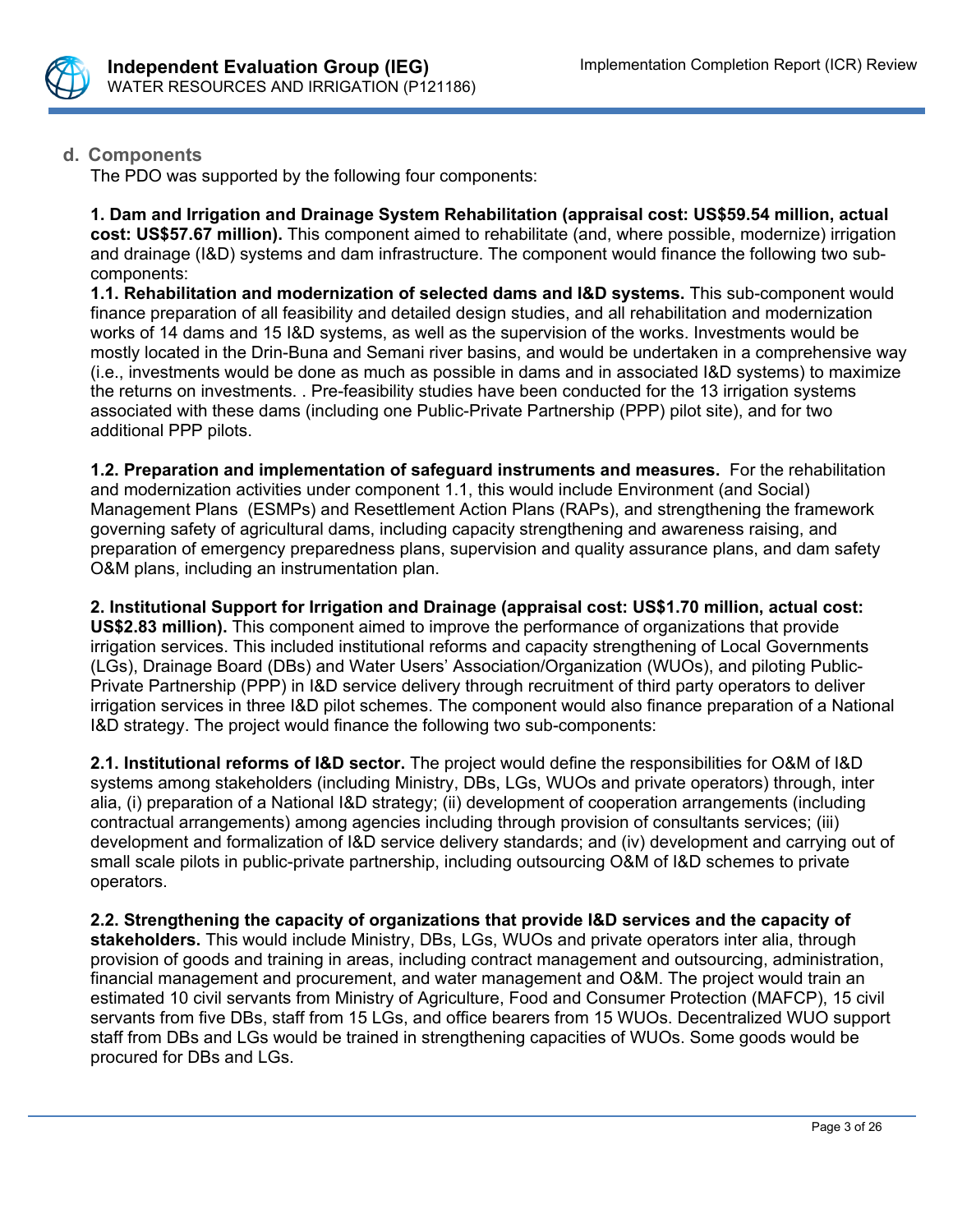

**3. Institutional Support for Integrated Water Resources Management (appraisal cost: US\$9.57 million, actual cost: US\$4.55 million).** This component aimed to establish the strategic framework to manage water resources at the national level and at the level of the Drin-Buna and Semani River basins. Capacity strengthening activities, critical for satisfactory water sector performance, would be fully integrated into each of the subcomponents to ensure their relevance and applicability. The project would finance the following three sub-components:

**3.1. Preparation of a National Integrated Water Resources Management (IWRM) Strategy.** This would include the establishment of a stakeholder forum for cross-sectoral dialogue and decision making under the aegis of the National Water Council (NWC), and strengthening capacities of institutions responsible for IWRM, such as the NWC, Technical Secretariat (TS), and the River Basin Councils (RBCs) and River Basin Agency (RBAs) of Drin-Buna and Semani basins. In view of EU candidate status, the strategy would incorporate the EU's Water Framework Directive (WFD), as reflected in the Law on Water Resources (LWR, currently under revision). The project would ensure inclusiveness of the preparation process by involving all stakeholders involved in the management of water resources. A communications strategy would be prepared and implemented to accompany the investments and the preparation of the strategy.

**3.2. Preparation of River Basin Management Plans for the Drin-Buna and Semani river basins.** This would include identification of structural and non-structural measures to improve the quality of IWRM and strengthening capacity to implement said plans through provision of training and goods to River Basin Agencies and minor rehabilitation of their offices. The project would work closely with the United Nations Economic Commission for Europe (UNECE) supported Drin dialogue and would take advantage of the river characterization that is undertaken in that context.

**3.3. Establishment of a consolidated Water Resources Database.** This would be used as basis for national water resources planning and programming. The database would be established within the General Directorate of Water Administration (GDWA). The proposed water resources database would be populated through the coordinated acquisition of monitoring data from all relevant organizations involved with water resources monitoring.

**4. Implementation Support (appraisal cost: US\$0.98 million, actual cost: US\$1.06 million).** This component aimed to manage project resources in accordance with the project's objectives and procedures as outlined in the POM. The project would provide support for the implementation of the project, including provision of technical assistance, training and goods, and establishment and implementation of a performance based management information system.

## **Revised Components**

**Component 1.** The number of irrigation schemes and dams to be rehabilitated or improved changed before and after the 2015 restructuring and the additional financing (AF). In early February 2015, prior to the restructuring, about €8.4 million originally planned for the I&D schemes were reallocated to finance critical flood mitigation activities outside of the project area, resulting in extensive agricultural damage and need for urgent flood control investments. Under the 2015 restructuring, the area with improved irrigation service was reduced from 35,000 hectares to 20,000 hectares due to this reallocation of project funds and an increased focus on system improvement rather than on rehabilitation/restoration, to attain more sustainable solutions. The number of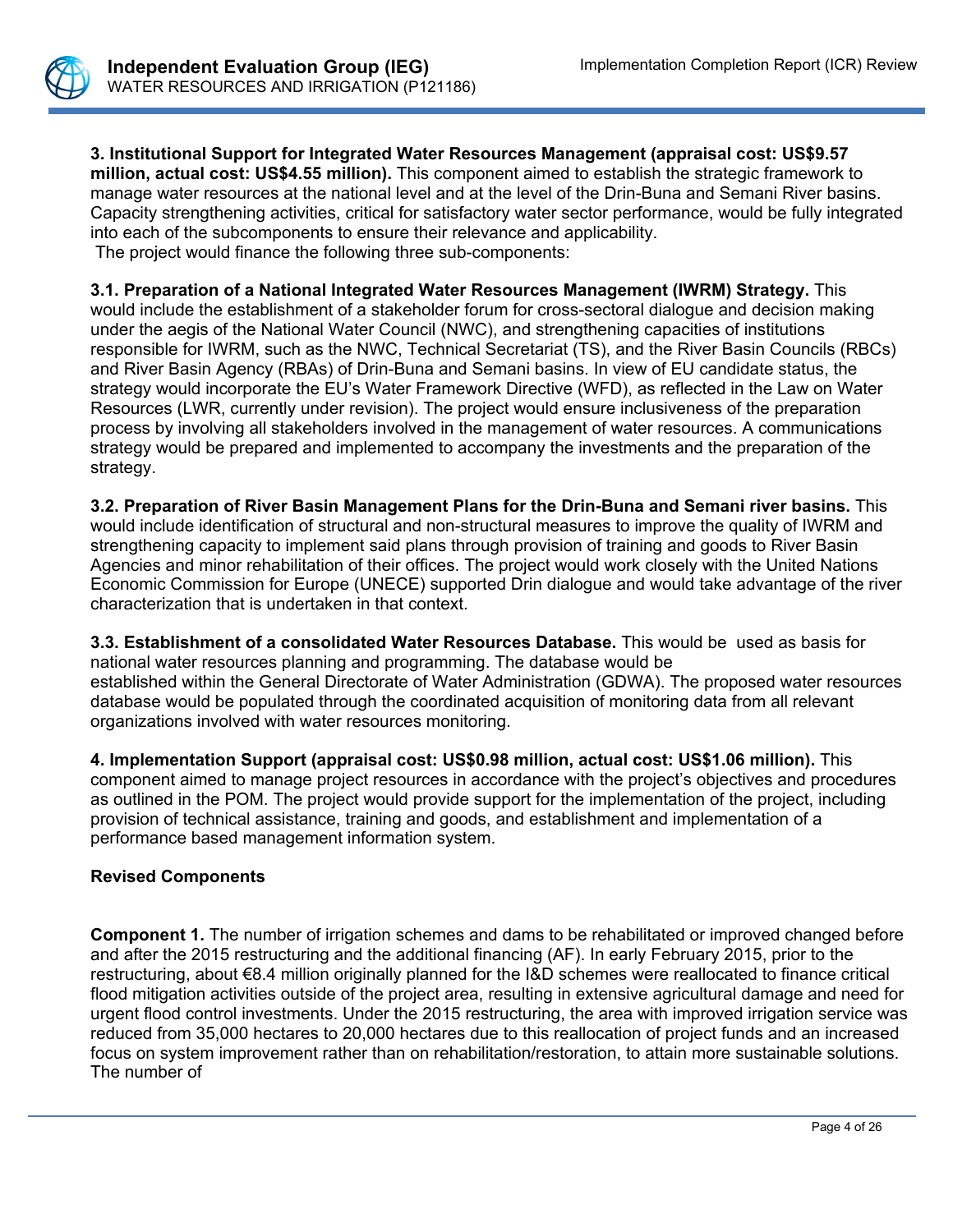

schemes to be improved was reduced from 15 (original number at appraisal) to 6. The number of rehabilitated dams was reduced from 14 to 11 following priority setting on the basis of cost effectiveness. One dam was not considered a priority, and another one was not feasible given the small size of the dam, which served only a few hectares and farmers, and the service area's high emigration rate. Under the AF, the project added Janjari and Mursi dams. Thus, the project included 13 dams. Another change in Component 1 was the elimination of the PPP schemes.

**Component 2.** The AF expanded institutional support to address needs resulting from the new law decentralizing irrigation management to municipalities. The AF would allocate €6 million to finance (a) technical assistance for M&E of irrigation performance and benchmarking; (b) technical assistance for sustainable and performance-based management improvements for irrigation and drainage units (IDUs), financing, and investment planning at the municipal level; and (c) limited targeted specialized and just-intime support to implement the new law on I&D at the national level and in support of institutional performance strengthening at the scheme and municipal level (for example, irrigation service fee setting mechanisms).

**e. Comments on Project Cost, Financing, Borrower Contribution, and Dates Project Cost.** The total project cost was US\$77.29 million. This amount was revised downwards to US\$70.66 million. According to the ICR Data sheet (page 2) the total amount disbursed was US\$66.11 million.

**Financing.** The project was financed through an IBRD loan in the amount of US\$40.00 million and US\$5.09 from Swedish International Development Cooperation Agency (SIDA) trust fund (TF014255). The project also received an additional financing in 2018 through IBRD loan in the amount of US\$27.20 million. The total financing amount was US\$72.29 million, which was revised downwards to US\$70.66 million. The actual disbursed amounts were: US\$35.80 million, US\$4.29 million, and US\$26.01 million for the original IBRD loan, the SIDA Trust Fund and the AF, respectively. The total IBRD disbursed amount was US\$66.11 million. The project was expected to receive US\$5.00 million as co-financing from (SIDA) to finance integrated water resource management (IWRM) and project management, which would be separate from the activities that the Loan will finance. According to the ICR Data Sheet (page 2) the project did not receive any co-financing from SIDA.

**Borrower Contribution.** This project was fully financed through IBRD and SIDA with no borrower contribution.

**Dates.** The project was approved on November 12, 2012 and became effective six months later on May 13, 2013. The Mid-Term Review (MTR) was conducted on January 31, 2017. While the PAD did not specify a date for the MTR, conducting the MTR 3.5 years into effectiveness was reasonable for this project. The project closed on May 31, 2021 which was three years later than the original closing date on May 31, 2018. According to the ICR (paragraph 30), the extension in the closing date was to accommodate the increase in scale under the AF and "to allow time for completing the final I&D scheme."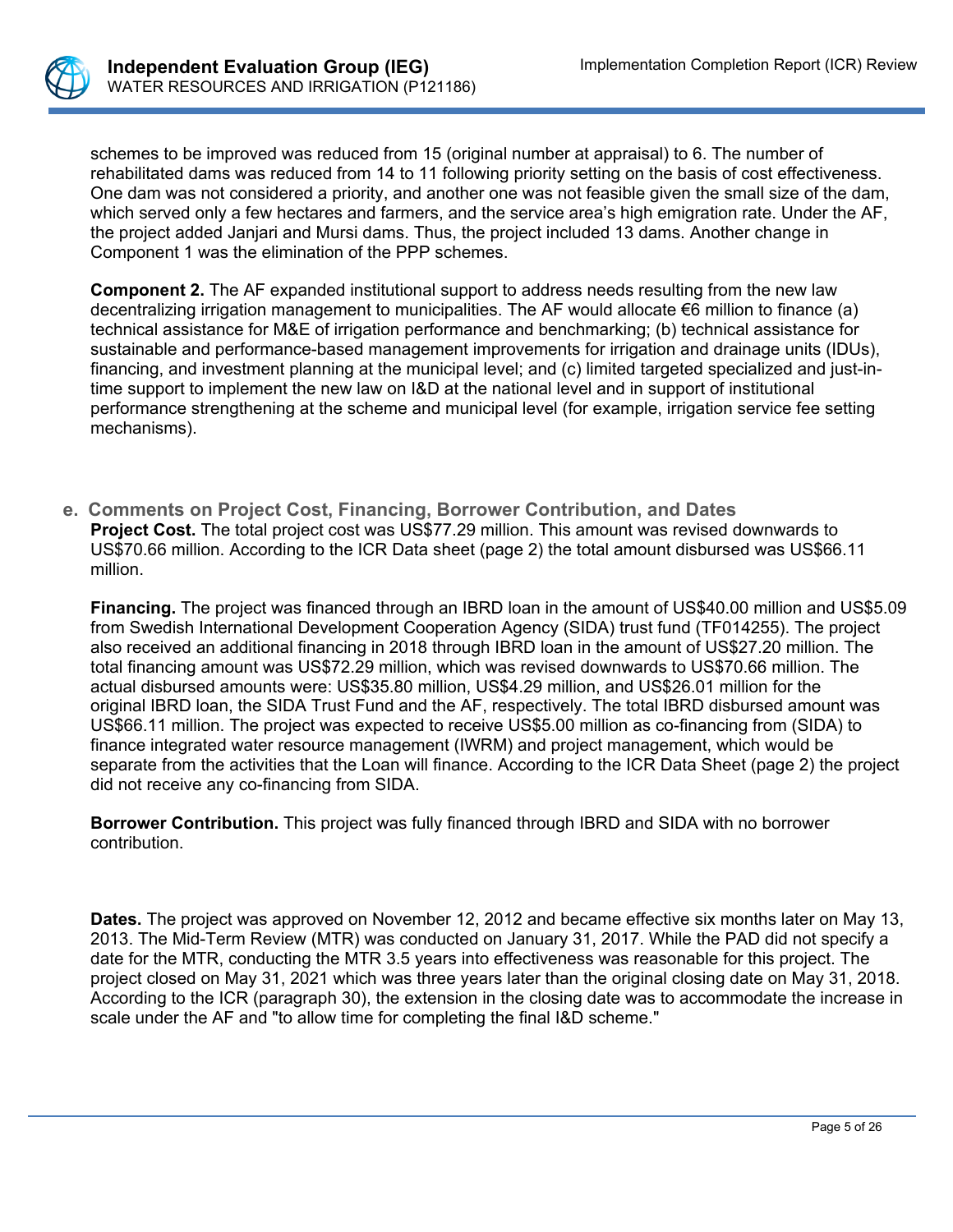

The project was restructured four times, all of which were Level 2 except the second-which was a Level 1 restructuring, as follows:

1. On December 23, 2015, when the amount disbursed was US\$9.50 million, in order to introduce a change in Implementing Agency, change in Results Framework, change in components and cost, change in the financing plan, reallocate funds between disbursement categories, change in disbursements arrangements, change in institutional arrangements,

change in financial management, and change in implementation schedule.

2. On February 22, 2018, when the amount disbursed was US\$29.88 million, in order to approve an Additional Financing, revise the PDO, revise the Results Framework (RF), change in components and cost, extend the Loan closing date from May 31, 2018 to May 31, 2020, reallocate funds between disbursement categories, change in disbursements arrangements, change in procurement, and change in implementation schedule.

3. On December 3, 2018, when the amount disbursed was US\$36.67 million, in order to extend the closing date for the SIDA trust fund (TF014255) to May 31, 2020, to ensure completion of activities aimed at establishing the strategic framework to manage water resources at the national level and in the two river basins.

4. On February 12, 2021, when the amount disbursed was US\$44.09 million, in order to extend the loan closing date from May 31, 2020 to May 31, 2021.

**Rationale for Changes and Implication for Theory of Change (ToC).** The introduction of a new law by the Government (Law No. 24/2017) which transferred water resources management (WRM) responsibility from the Ministry of Environment (MOE) to the Ministry of Agriculture and Rural Development (MARD), and later devolved responsibility for Irrigation and Drainage (I&D) operation and maintenance (O&M) to the MARD Drainage Boards (DBs) and Local Governments (LGs) meant that sustainability could no longer be attributed to project activities. This prompted the changes in the PDO and outcome indicators relating to sustainable I&D services (ICR, paragraph 32). This Review is in agreement with the ICR (paragraph 33) that "the changes in the PDO and outcome indicators had no significant implications for the ToC."

## **3. Relevance of Objectives**

## **Rationale**

**Context at Appraisal.** In Albania, flooding has worsened in recent decades as a result of deforestation, overgrazing, and erosion, combined with a lack of maintenance of drainage canals and pumping stations. In addition, river management programs were discontinued and water levels in reservoirs were lowered in response to dam safety concerns, worsening the risk of flooding. Drought in summer and flooding in winter is expected to be exacerbated as a result of climate change (PAD, paragraph 7). Also, Albania's recent rapid economic growth, increase in population and urbanization, seasonal water shortages and water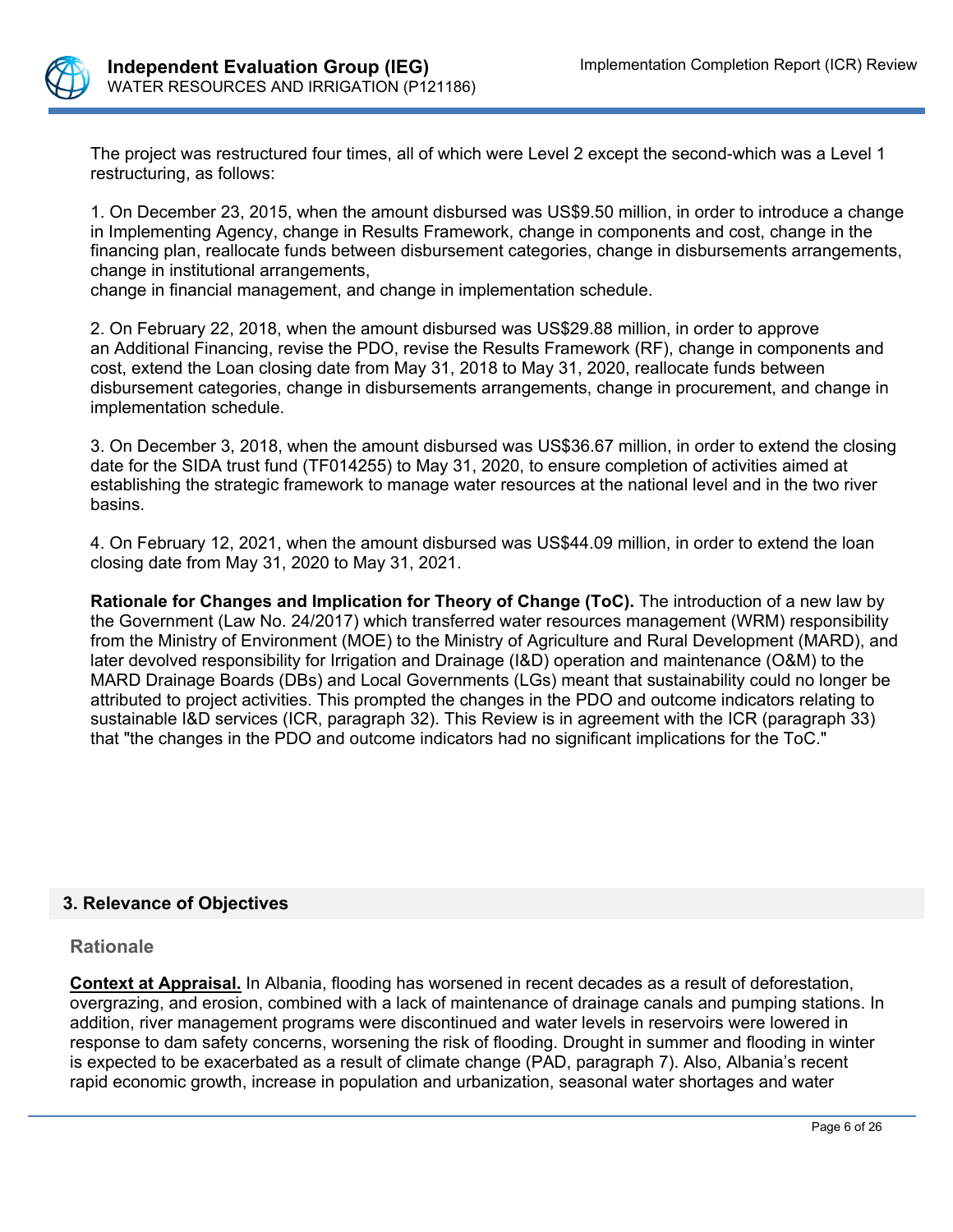

abundance have magnified serious weaknesses in the management of Albania's water resources. The main weaknesses in IWRM include the high level of fragmentation of water resources management in Albania, with responsibilities for IWRM not clearly divided, duplicative and sometimes contradicting (PAD, paragraph 8). This project aimed to lay the foundations for more rational and accountable water resources management, and to improve the performance and financial viability of I&D.

**Previous Bank Experience.** According to the PAD (paragraph 11) "the Bank has been the main partner of the GoA in modernizing the I&D systems and institutions, with three consecutive projects between 1994- 2009, amounting to US\$112.4 million." These were: the Irrigation Rehabilitation Project (P008270; Board Date: September 1994; Closing Date: June 2001; US\$38.1 million), the Second Irrigation and Drainage Rehabilitation Project (P043178; Board Date: June 1999; Closing Date: March, 2005; US\$40.3 million), and the Water Resources Management Project (P082128; Board Date: June 2004; Closing Date: December 2009; US\$34.0 million) (PAD, paragraph 35). In addition, during the project preparation, the Bank conducted a Public Expenditure and Institutional Review (PEIR) of the I&D sector in Albania. In southeastern Europe, the Bank-funded IWRM projects were undertaken in Macedonia, Romania, Turkey, Bulgaria and Serbia (PAD, paragraph 34).

**Consistency with Bank Strategies.** At appraisal, the original and revised PDOs were both in line with Bank's Country Partnership Strategy (CPS, FY2011-FY2014) for Albania. Specifically, under Strategic Objective 1: Accelerating the recovery in Albania's economic growth through improved competitiveness, the CPS identified the need to improve infrastructure services in irrigation, and to make these more sustainable. The CPS refers to the Water Resources and Irrigation Project (WRIP) to support rehabilitation of the national irrigation network, to address upstream safety and efficiency of irrigation reservoirs, to introduce more efficient water distribution mechanisms and consolidate recent reforms in irrigation system management and cost recovery. The PDO was also in line with the Bank's "Europe and Central Asia (ECA) I&D Strategy" that recommended prioritizing future Bank engagement to improve the financial viability of I&D.

At completion, both the original and revised PDOs were in line with the Bank's Country Partnership Framework for Albania (CPF, FY2015–2019). The overall goal of the CPF was to support Albania's aspiration to achieve equitable growth and integration into the EU. The CPF identified five priorities grouped into three main focal areas. The PDOs were consistent with two focal areas. Specifically, under Focal Area 2, the PDOs were directly relevant to Objective 2e (Contribute to Increased Productivity and Sustainability of Land Use). The CPF also emphasized Albania's need to increase farm income to contribute to economic growth. In this regard, the project was an important mechanism for irrigation rehabilitation, and modernization. Also, under Focal Area 3 (Strengthening Public Sector Management and Service Delivery), the PDOs were consistent with Objective 3a, which aimed to increase the efficiency of public service delivery.

**Consistency with Government Strategies.** At appraisal, the original PDO was in line with Albania's National Strategy for Development and Integration (NSDI, 2007) by contributing to two of its strategic goals, first, integration in the EU and second, achieving sustainable economic development. The project would assist the GoA in fulfilling conditions for EU accession, especially the EU WFD, and in supporting investments that would increase agricultural productivity and economic recovery and reduce the country's vulnerability to severe flooding.

At completion, both the original and revised PDOs were in line with Albania's Inter-Sectoral Strategy for Agricultural and Rural Development (ISARD 2014–2020).The strategy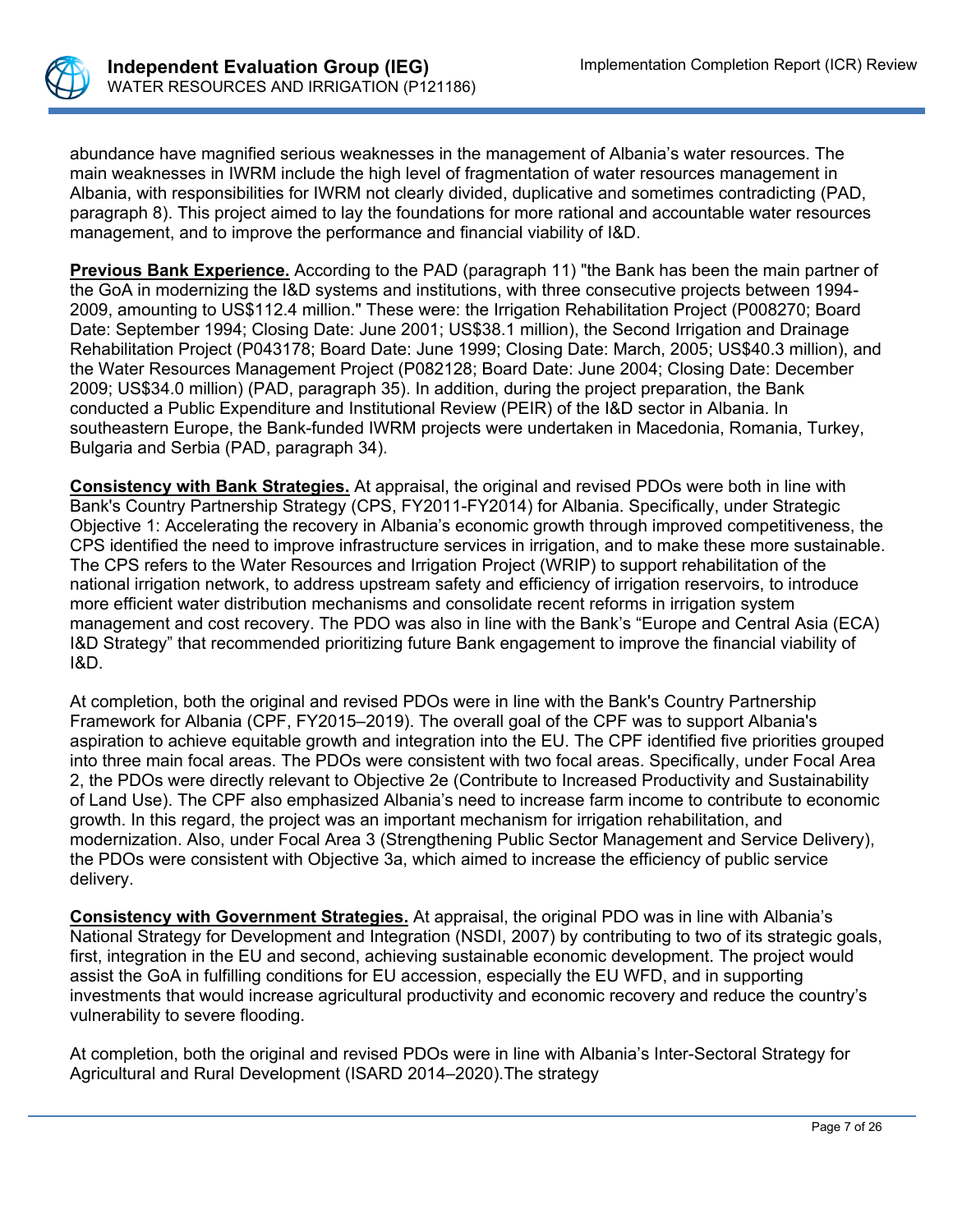

highlighted interventions for the development of agriculture and rural areas to meet the challenges of the EU single market requirements and to adapt Albanian agricultural and rural development policies to the Common Agriculture Policy. The project complemented these objectives by restoring the productive value of land and improving irrigation performance (ICR, paragraph 35).

The original statement of objectives included the term "in a sustainable manner" for improving the performance of irrigation systems was confusing as it was not clear how this would be achieved. Furthermore, after the institutional changes by the Albanian Government in 2015, the second objective of the original PDO was not relevant at completion because sustainability was not attributable to the project anymore. The revised PDO was more focused and clear relative to the original specifically in terms of the wording of the second objective.

Overall, Relevance of Objectives is rated Substantial. While, the original and revised PDOs were in line with the Bank strategies and Government priorities, the link to water resource management in the current CPF was not particularly strong, as water resources were barely mentioned, unlike other areas such as energy or private sector development.

## **Rating**

**Substantial** 

## **4. Achievement of Objectives (Efficacy)**

## **OBJECTIVE 1**

### **Objective**

To establish the strategic framework to manage water resources at the national level and at the level of the Drin-Buna and Semani River basins.

## **Rationale**

**Theory of Change (ToC).** To achieve the stated objective, the project would support developing national and basin-wide IWRM strategies, strengthen institutional capacities for IWRM, and establish a national water resources database to facilitate rational IWRM planning and programming. Addressing weak governance and institutions in the water resources & irrigation sector, as well as the deteriorating I&D infrastructure, would help remove some of the obstacles to growth of the agricultural sector. These activities were expected to result in establishing the water resource database and the strategic framework to manage water resources at the national level and at the level of the Drin-Buna and Semani river basins. Anticipated long-term outcomes included EU accession.

The ICR did not reflect the critical assumptions that underpinned the achievement of the stated objective. Nevertheless, the activities reflected in the ToC were directly linked to the PDO in a plausible causal chain.

## **Outputs**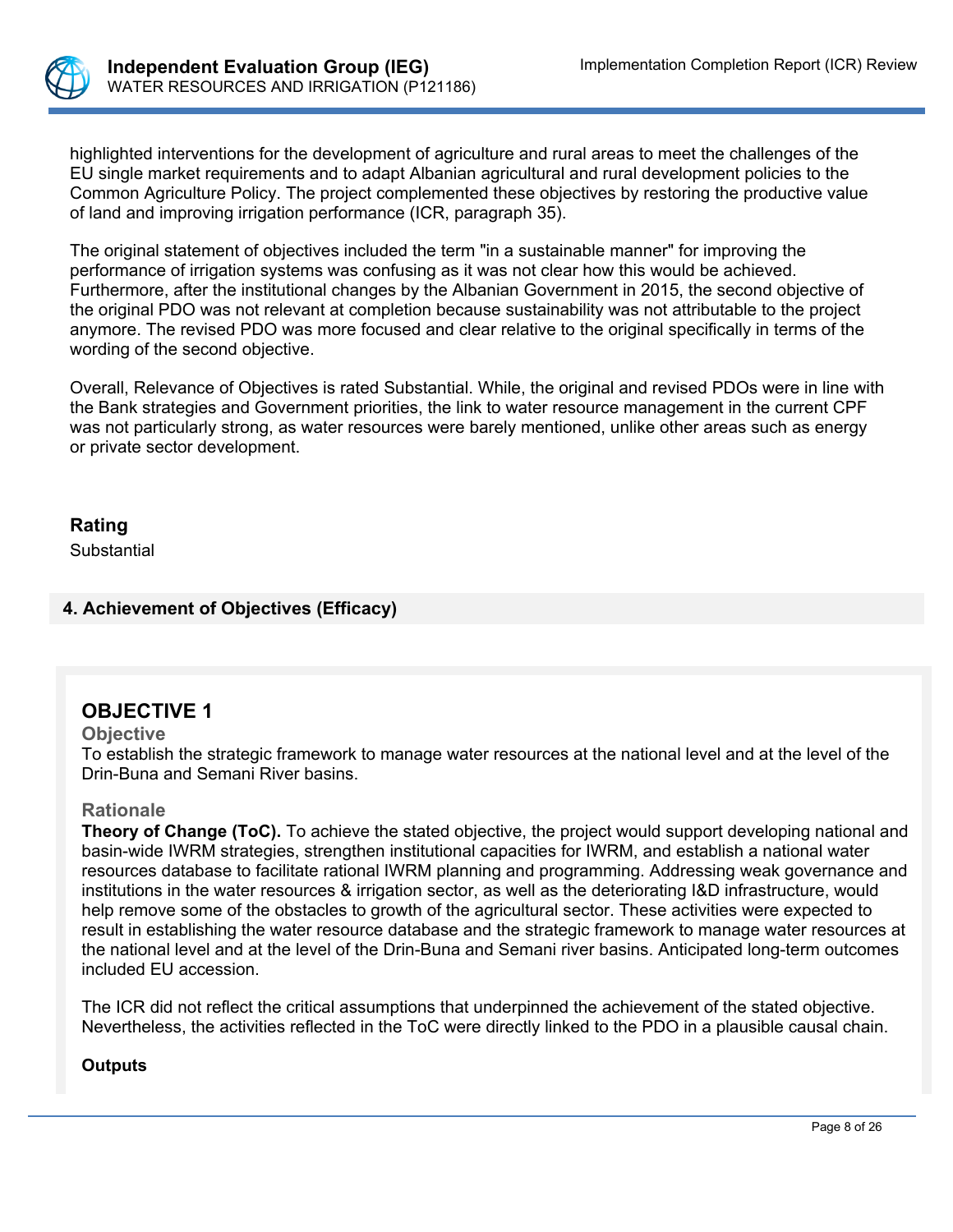

The following outputs were reported in the ICR (Annex 1, unless referenced otherwise):

### Capacity Building in IWRM

1.National IWRM Strategy was prepared and approved by GoA (target achieved).The strategy includes: GoA's long-term vision, mission, goals, and objectives for IWRM in Albania; analysis of the legal and institutional framework for IWRM; a clear long-term strategy for achieving sustainable management and development of water resources; and descriptions of medium-term priority actions with responsible institutions, timelines, and financing requirements (ICR, paragraph 43).

2. Two River Basin Management Plans (RBMPs are important strategic documents that describe the current situation in each basin regarding surface and ground water and detail proposals for implementing a WRDcompliant monitoring program (ICR, paragraph 46) for Drin-Buna and Semani River basins were prepared and approved by GoA (target achieved). The Semani RBMP was adopted by the Council of Minister (CoM) on June 10, 2020, and the Drin- Buna RBMP was adopted by the CoM on November 4, 2020. The RBMPs were important strategic documents that described the current situation in each basin regarding surface and ground water and detail proposals for implementing a WRD-compliant monitoring program. The plans included analyses of the physical status of water resources as well as an inventory of water resources in the basin. The plans proposed an action plan for implementing a WFD-compliant monitoring program for the Programs of Measurement (PoMs) for 2021-2027 (ICR, paragraph 45).

The afore mentioned two outputs/intermediate outcomes were actually listed as outcome indicators in the results matrix.

3. Water Cadastre was established (target achieved). The national water cadastre was established in 2017, and was approved in December 20, 2020 by the Council of Ministers (CoMs). However, by project completion the NWRC was not fully populated because the various water management entities did not have sufficient funds for water monitoring (ICR, paragraph 61).

4.Training was provided to central AMWR and river basin level staff in the use of Water Cadastre (no target provided).

5. The project also supported the establishment of two river basin authorities (Office for the Management of River Basins, OARBs) and provided capacity building for the OARBs in RBMP implementation. The project provided on-the-job training to build capacity of the OARB staff by the end of the project (ICR, paragraph 48).

## **Outcome**

The first PDO remained the same throughout the project period. The project completed two river basin management plans (RBMPs) that were prepared through a consultative process (target achieved). The two RBMPs were approved by the Council of Ministers (CoM) and the National Water Council (NWC).

The GoA through the CoM approved the National Integrated Water Resource Management Strategy (NSIWRM) in 2018 (target achieved). According to the ICR (paragraph 43) the NSIWRM "currently guides all actions and investments in Albania's WRM sector." As indicated in the ICR (paragraph 43), the NSIWRM led to an increased GoA budgetary support for IWRM, however, no evidence was provided on the IWRM budget prior to the approval of the NSIWRM. The ICR (paragraph 44) claimed that strategic planning process strengthened the capacity and commitment of participating agencies and stakeholders in IWRM.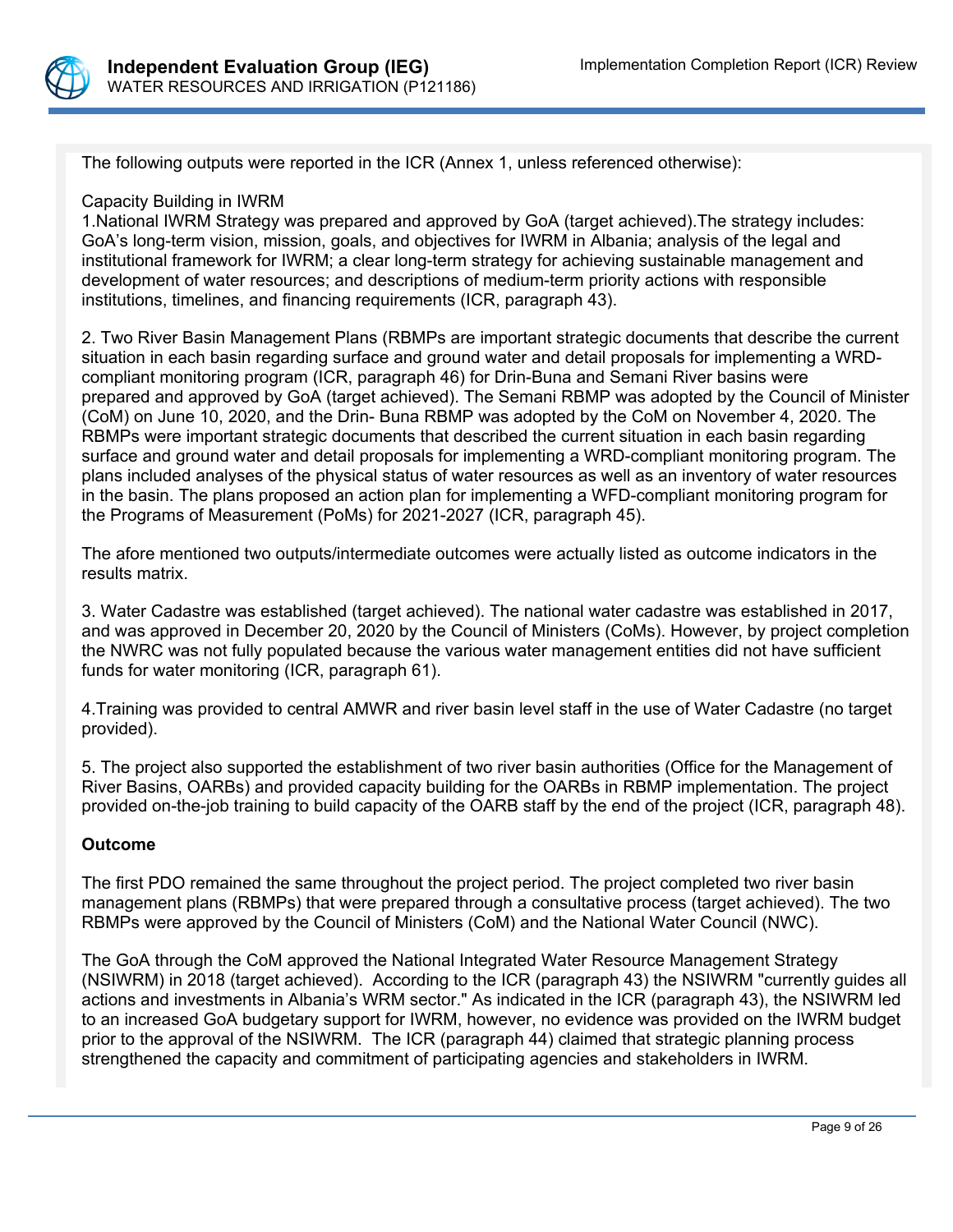

Overall, the project achieved its objective with the establishment of the strategic framework to manage water resources at the level of the Drin-Buna and Semani River basins. This was expected to improve governance and intra-sectoral and inter-sectoral co-operation. Supporting NSIWRM and establishing RBMPs were important elements so that Albania could meet the EU Water Framework Directive requirements (ICR, paragraph 47). Achieving the stated objective was expected to facilitate EU accession and also demonstrated GoA's commitment to involving stakeholder participation in the strategic planning process.

Therefore, and based on the above-mentioned assessment and the evidence provided in the ICR, the efficacy with which this objective was achieved was Substantial, with minor shortcomings.

**Rating Substantial** 

# **OBJECTIVE 1 REVISION 1**

**Revised Objective** Unchanged. As above.

**Revised Rationale** See description and ratings as above.

**Revised Rating** Substantial

## **OBJECTIVE 2**

**Objective** To improve, in a sustainable manner, the performance of Selected Irrigation Systems.

## **Rationale**

**Theory of Change (ToC).** To achieve the stated objective, the project would support the preparation of a national I&D strategy, rehabilitation or modernization of I&D systems in areas having intensive irrigated agriculture, improvement in dam safety, and capacity building in managing I&D to ensure their financial sustainability. These activities were expected to result in sustainable improvement in irrigation and drainage (I&D) systems in the project area, increase the percentage of compliance to agreed seasonal water distribution schedule, and to an increase in recovery of O&M costs as percentage of O&M chargers invoiced. Anticipated long-term outcomes included: sustainable improvement in irrigation and drainage (I&D) systems nationwide, reduced vulnerability to the impacts of climate change, and accelerated recovery in the the national economy through improvements in agricultural productivity.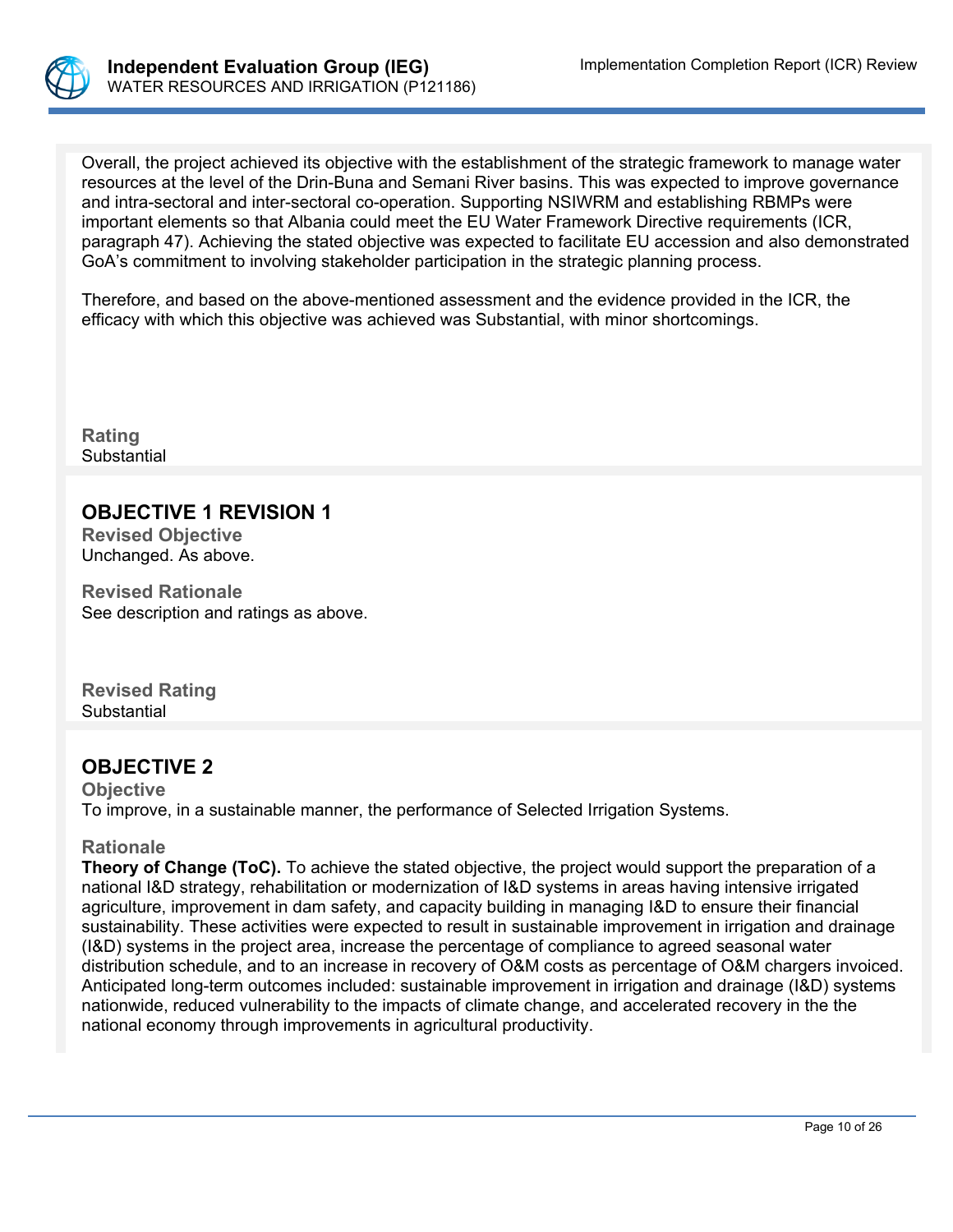

Most activities reflected in the ToC were directly linked to the PDO in a plausible causal chain. However, the it was not clear how sustainability would be achieved. Also, the ICR did not reflect the critical assumptions that underpinned the achievement of the stated objective.

## **Outputs**

The ICR did not report outputs under the original Objective 2. In a further communication the project team explained that the original objective 2 did not fundamentally change during the successive restructurings including Additional Financing.

## **Outcome**

As part of the 2015 restructuring, and following GoA's devolving responsibility for I&D to the local government units (LGUs), both outcome indicators under the original PDO 2 were dropped (ICR, paragraph 62). The ICR (paragraph 62) reported anecdotal evidence through interviews with 54 farmers in four project areas which revealed that the improvements in irrigation allowed them to meet their seasonal needs for water. This was not possible prior to the project. Also, discussions with the mayors from four project municipalities in December 2021 (virtual) and January 2022 (field) revealed that the tariff charged to farmers had collection rates ranging from 80% to 90%. However, these encouraging collection rates did not reflect sustainability of the improved performance of the irrigation systems because the tariff accounted only for one part of the costsharing arrangement for O&M (ICR, paragraph 62).

Based on the above-mentioned information, the efficacy with which Objective 2 was achieved is rated Modest.

**Rating** Modest

## **OBJECTIVE 2 REVISION 1**

**Revised Objective** To improve irrigation service delivery in selected irrigation systems.

## **Revised Rationale**

**Theory of Change (ToC).** To achieve the stated objective, the project would support the the preparation of a national I&D strategy, strengthen capacity at the municipal level for I&D management, rehabilitate dams to meet international standards, and rehabilitate and modernize I&D schemes in the project area. These activities were expected to increase the number of users provided with improved I&D services including females, and increase the project area that benefits from establishing sustainable O&M arrangements. Anticipated long-term outcomes included: sustainable improvement in irrigation and drainage (I&D) systems nationwide, reduced vulnerability to the impacts of climate change, and accelerated recovery in the the national economy through improvements in agricultural productivity.

The activities reflected in the ToC were directly linked to the PDO in a plausible causal chain. However, the ICR did not reflect the critical assumptions that underpinned the achievement of the stated objective.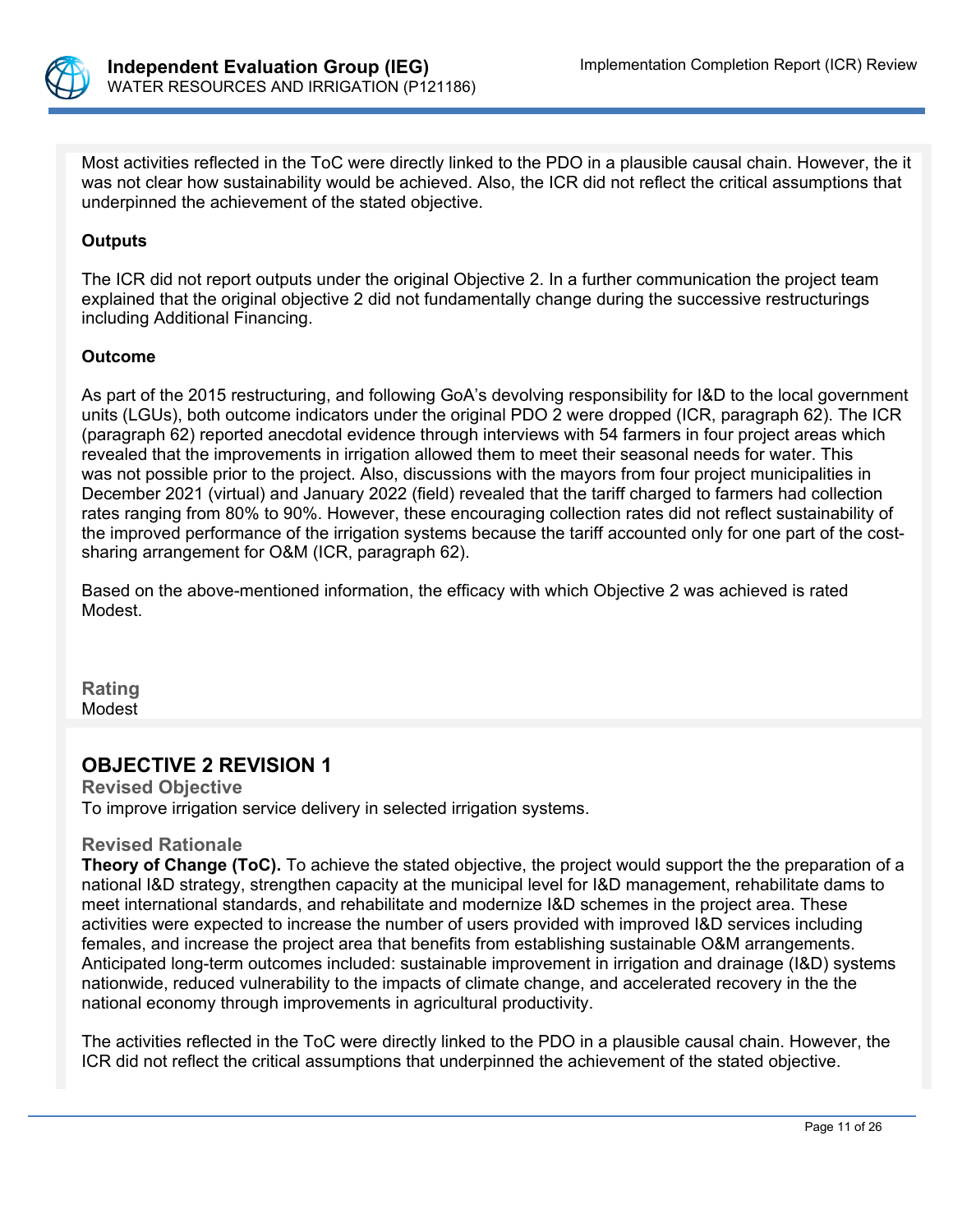

## **Outputs**

The following outputs were reported in the ICR (Annex 1, unless referenced otherwise):

In a further communication, the project team explained that the majority of the outputs were completed on time. However, the key outputs that were delayed included the rehabilitation and modernization of Janjari irrigation scheme, which was the main activity added at the time of additional financing and the establishment of the new National Agency-the Water Resources Management Authority (WRMA).

## **Infrastructure Rehabilitation:**

1. Rehabilitation of 13 I&D schemes was completed (target achieved mostly on time). These include the rehabilitation and modernization of 13 I&D systems covering an area of 40,000 hectares, thus reaching the project target (ICR, paragraph 50). The schemes included improved water level control through duckbill weirs and improved measurement capacity, with flume reorientation of canal layouts in specific cases. In one scheme (Divjaka), there was a wholesale shift from surface irrigation to pressurized irrigation, which substantially improves the system's delivery efficiency and water productivity. In another scheme (Janjari), the original design was modified to address farmers' requests for more efficient storage to allow progressive elimination of pumped water from the drainage canals (ICR, paragraph 50).

2. Rehabilitation of 13 dams meeting international safety standards was completed (target achieved mostly on time). The project rehabilitated 13 dams to meet international dam safety standards. The T'Plan dam was dropped due to the low population and high out-migration rate in the service area. All of the dams were single purpose (irrigation). For each dam, the project improved its capacity or safety, installed a piezometer (measures seepage), and secured spillways and outlets (ICR, paragraph 53). The investments resulted in improved dam safety and lowered the risk of severe flooding.

3. Supply and installation of dam safety instrumentation and associated training was competed mostly on time.

4. Drin Riverbank rehabilitation was completed mostly on time.

5. Detailed designs and ESMPs for infrastructure investments were prepared mostly on time.

## **Institutional Reform and Capacity building in I&D**

1. I&D Strategy was prepared and approved by GoA (target achieved). The strategy specified the policy objectives and strategic measures for four subsectors (irrigation and drainage, dams, reservoirs, and flood protection) in line with the sector's mission, guiding principles, and goals as well as GoA's strategic objectives defined in the NSDI and ISARD. As part of the I&D strategy, an action plan specified what should be done in each subsector, identified the implementing institutions, estimates the costs of each action item in the implementation schedule, and described the expected results. The strategy also had a dedicated section explaining how the main responsible parties would be held accountable for performing their tasks (ICR, paragraph 54).

2. Municipal I&D Unit staff training in I&D (no target). The assistance centered on the development of an Irrigation and Drainage Management Information System (IDMIS) provided to 35 "agriculture intensive" municipalities. The IDMIS supports integrated management of data related to I&D infrastructure, facilitates communications among different entities, and provides access to I&D system reporting (ICR, paragraph 56). 3. On-the-job training and workshops on I&D were provided (no target).

4. Study tour (no target). In a further communication the project team explained that the study tour included 26 participants in total, of which 13 were from Ministry of Agriculture and Rural Development (MoARD) Head Office, 6 from Drainage and Irrigation Boards and 7 from municipalities.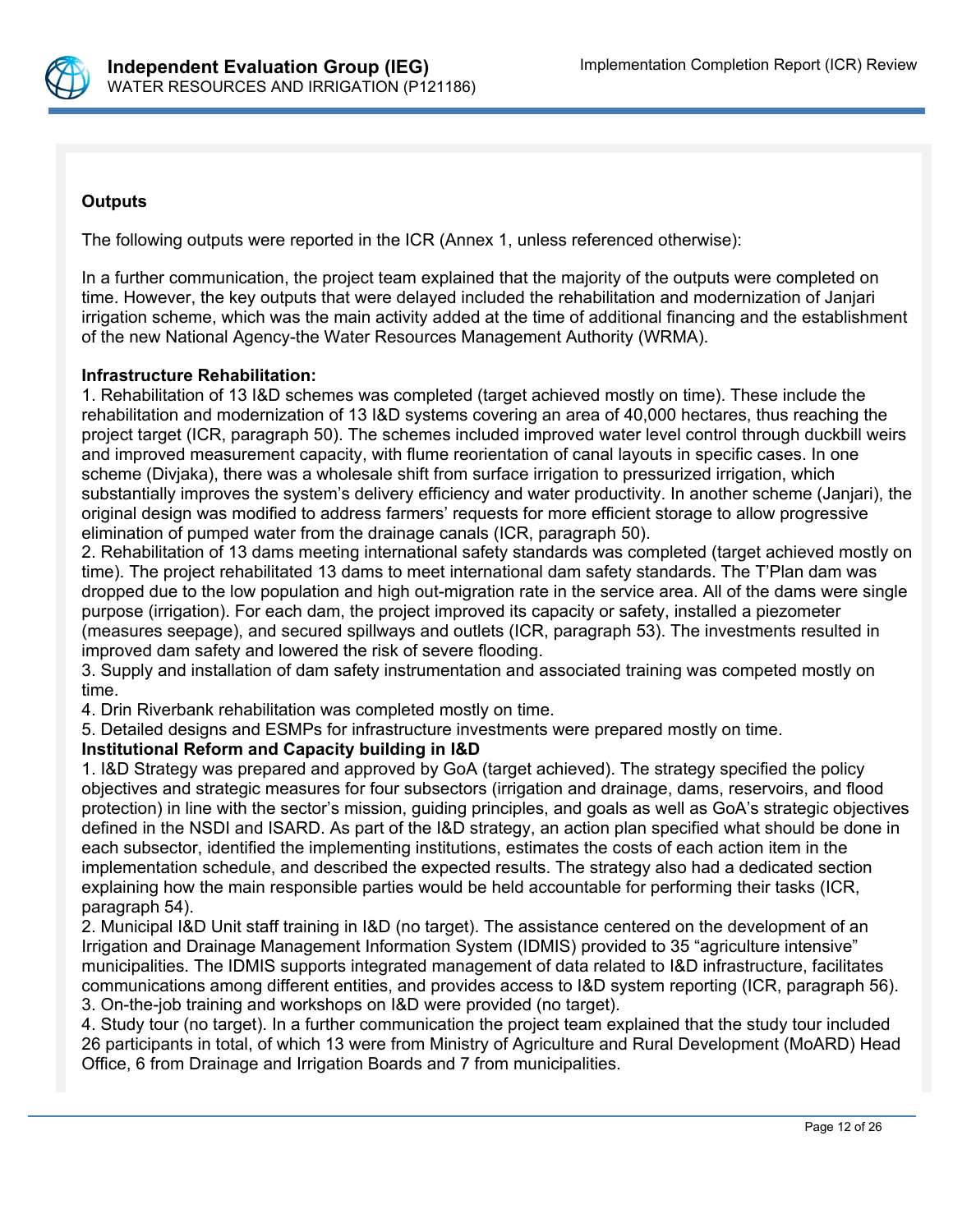

### **Outcome**

By project completion, 47,980 water users received an improved irrigation service (target: 35,000, target exceeded) including 13,715 women (target: 4,000, target exceeded). The total number of direct project beneficiaries reached 105,942 exceeding the target of 80,000. Among them, 50% were women (target: 50%). According to the ICR (paragraph 50), "almost all project-financed I&D works, goods, and services were successfully delivered."

Rehabilitation and modernization of the I&D systems restored the operation of reservoirs and irrigation canals that were nonoperational or substantially damaged before the project (ICR, paragraph 51). While the project monitoring system did not collect data on specific parameters that reflect improvements, the ICR (paragraph 51) mentioned that "the Ministry of Agriculture and Rural Development (MARD) reported that the investments in all 13 schemes resulted in reduced water losses, improved water pressure, and reduced time required for farmers to irrigate their farms." The project also rehabilitated 13 dams to meet international dam safety standards. These investments resulted in improved dam safety and lowered the risk of severe flooding (ICR, paragraph 53).

As indicated in the ICR (paragraph 51), improved reliability of irrigation water had a positive impact on crop quality and productivity, which was plausible. This also led farmers in 7 I&D schemes to switch to higher value crops (HVCs) such as fruits and vegetables. By the end of the project, the farmers' net family incomes had increased by an estimated 35 to 63%, on average, depending on farm size and degree of diversification into HVCs (ICR annex 4, table A4.3). According to the ICR (paragraph 52) 100% of 54 farmers in four schemes interviewed by the project expressed satisfaction with the project and highlighted the increase in water security and reliability during the dry season and reported some increase in production and productivity.

A National I&D Strategy was completed and approved by the Council of Ministers on May 22, 2019. The implementation of the I&D strategy was well-harmonized with the Intersectoral Strategy for Agriculture and Rural Development (ISARD), Albania's main strategic document for the agriculture and rural development sector (ICR, paragraph 55). The ICR also noted that the GoA's new law on I&D was fully aligned with the I&D strategy (ICR, paragraph 55).

The project also provided capacity building to municipalities for managing I&D infrastructure and related services. By project completion, the Irrigation and Drainage Management Information System (IDMIS) became the municipalities' main tool for I&D system management and M&E (ICR, paragraph 56). The project also financed a centralized GIS with I&D spatial information installed in each municipality and uploaded into the IDMIS.

Sustainable arrangements for sharing O&M costs were introduced in 67%( target: 80%, substantially achieved) of the area that received improved irrigation service. According to the ICR (paragraph 57), only 9% of the project area was covered by such arrangements in 2019. It is worth noting that the irrigation tariff only partially covered the cost of the I&D's O&M. Other sources that contribute to the cost of I&D O&M included transfers to municipalities from MARD and local municipal sources (land tax and permits). The share of O&M costs paid by farmers was expected to increase with improvements in productivity and income. However, the ICR did not detail the anticipated increments that farmers would incur in the future. Currently, the tariff covers between 25% and 50% of the costs for irrigation O&M (ICR, paragraph 59).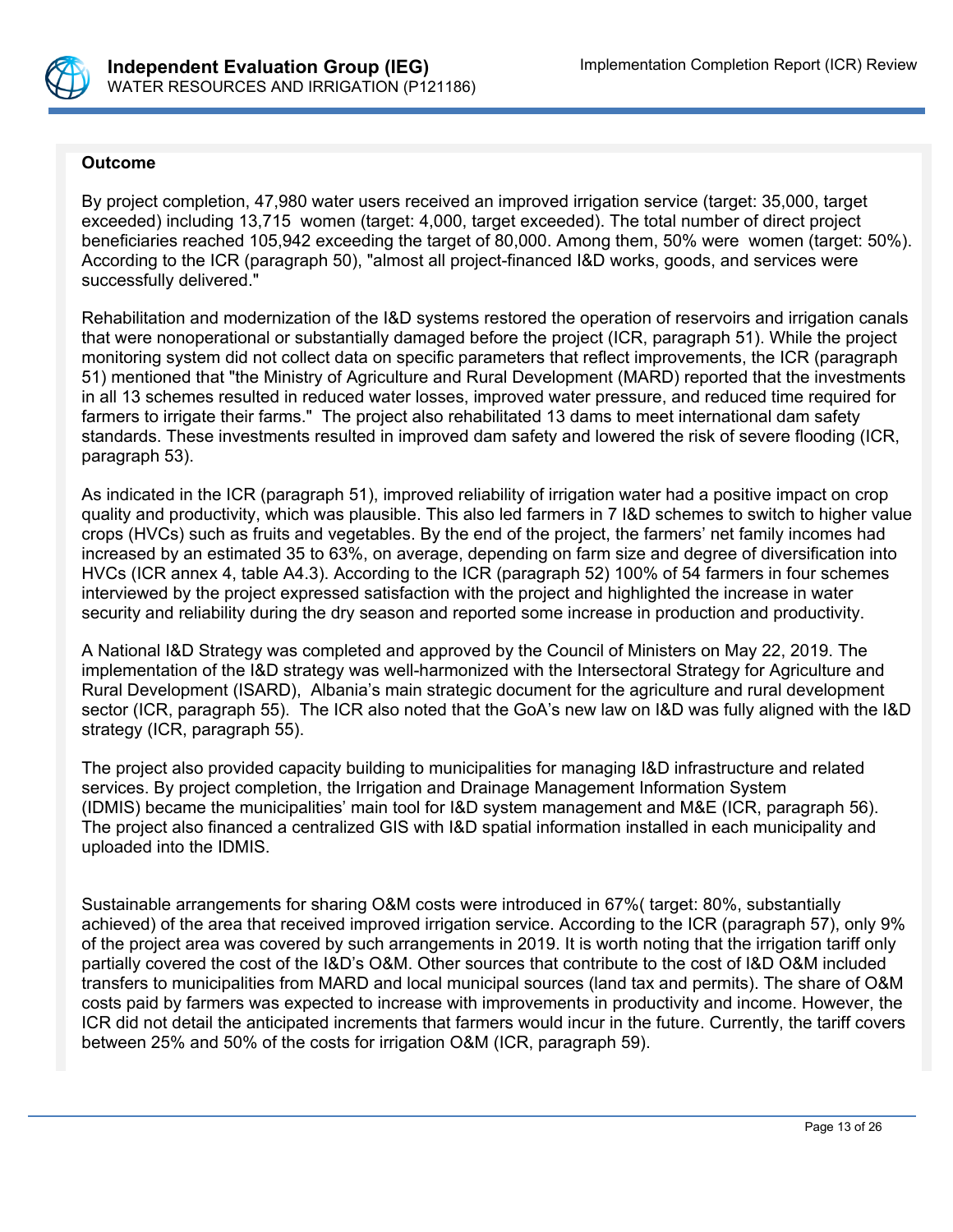

Finally, the project piloted institutional arrangements for sustainable O&M of irrigation schemes in project municipalities. The national irrigation law stipulated that the farmers should be responsible for the tertiary canals or pay the municipality to do the maintenance, while the municipality is responsible for maintaining the primary and secondary canals. According to the ICR (paragraph 58) clear rules were designed regarding the responsibilities of the different stakeholders, including the water masters, administrative units, and a municipal I&D unit (IDU). Each municipality established the water tariff in agreement with the farmers. The tariff was a factor of the service provided, area covered, and farm income, and must be approved by the Municipal Council. According to the ICR (paragraph 59) "mayors of the four main project municipalities confirmed significant improvement in tariff collection performance due to the new arrangement with water masters."

Based on the above-mentioned assessment the efficacy with which this objective was achieved is rated Substantial. The project succeeded in improving irrigation service delivery and met or exceeded all of its outcome targets, except for the target on O&M costs which was substantially achieved.

**Revised Rating Substantial** 

# **OVERALL EFFICACY**

### **Rationale**

Overall efficacy of the original objectives is rated Modest. The project achieved its objective with the establishment of the strategic framework to manage water resources at the level of the Drin-Buna and Semani River basins. Achieving the stated objective was expected to facilitate EU accession and demonstrated GoA's commitment to involving stakeholder participation in the strategic planning process. However, the objective of improving, in a sustainable manner, the performance of selected irrigation systems was only modestly achieved.

**Overall Efficacy Rating**  Primary Reason Modest **Low achievement** 

# **OVERALL EFFICACY REVISION 1**

**Overall Efficacy Revision 1 Rationale**

Overall efficacy is rated Substantial. The project achieved its first objective with the establishment of the strategic framework to manage water resources at the level of the Drin-Buna and Semani River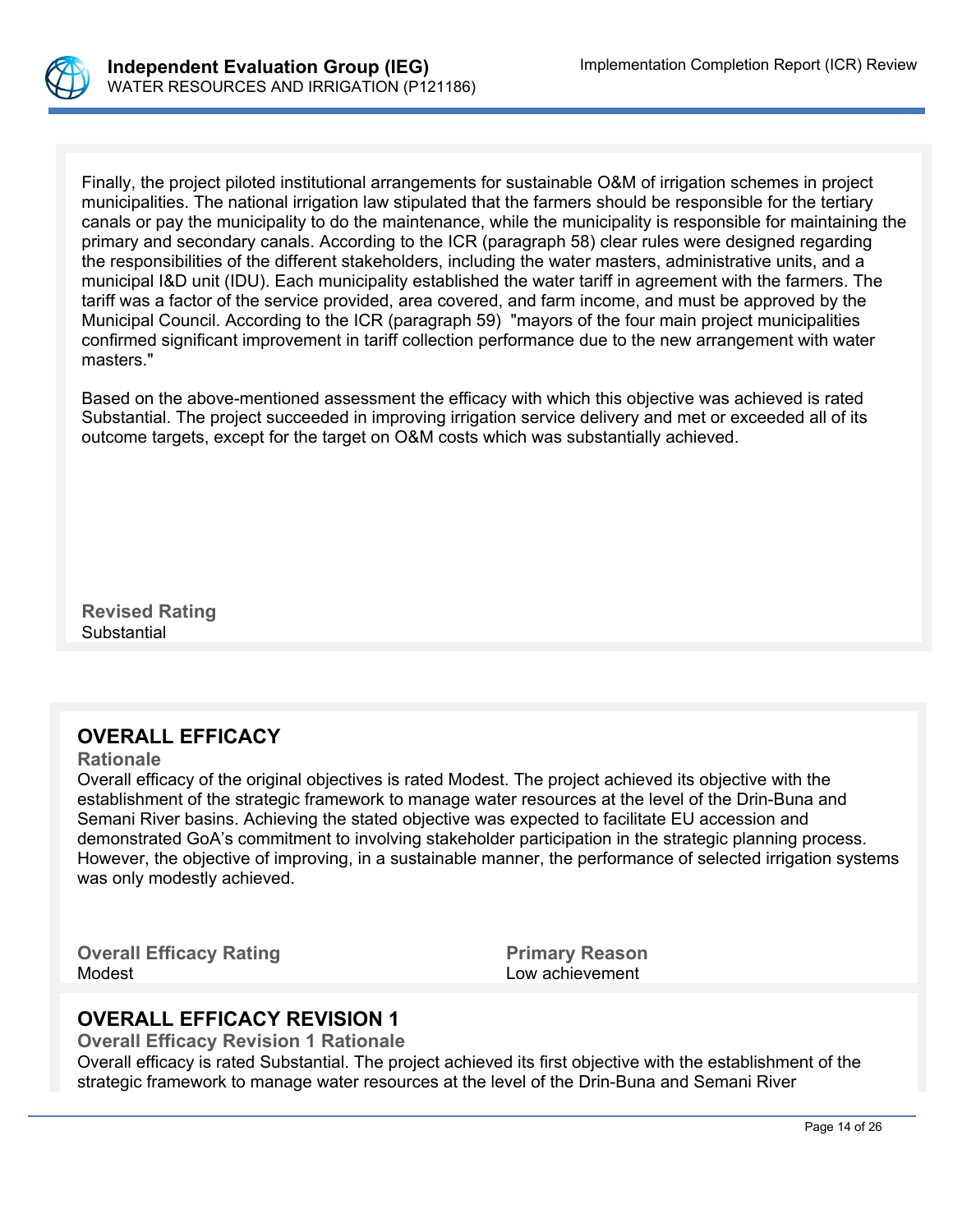

basins. Achieving the stated objective was expected to facilitates EU accession and demonstrated GoA's commitment to involving stakeholder participation in the strategic planning process. The second objective which aimed to improve irrigation service delivery in selected irrigation systems was substantially achieved. The project succeeded in completing the rehabilitation of irrigation infrastructure for 13 irrigation schemes, and 13 dams were rehabilitated to meet international safety standards. The project also piloted a new approach for irrigation management and substantially achieved its target on O&M cost recovery.

**Overall Efficacy Revision 1 Rating**

**Substantial** 

## **5. Efficiency**

## **Economic and Financial Analysis (EFA)**

#### *ex-ante*

- The overall economic rate of return (ERR) of the project was estimated at 23.7% at appraisal. The NPV was estimated at US\$63.2 million, at a discount rate of 10%.
- Three out of the four project components (excluding the institutional support for IWRM, component 3) were included in the costs of each of the assessed schemes, weighted by their relative importance in the direct rehabilitation costs. O&M of the irrigation systems after rehabilitation or modernization was assumed to be 2% of the rehabilitation or modernization costs.
- The analysis assumed that: improvements in production to be achieved by 2017 and will continue to improve; only 70% of the command area in the project schemes were assumed to take advantage of the improved irrigation system; and diversification towards high value crops (HVCs) like vegetables, vineries and fruit trees were assumed to increase from 22 to 31% of the area in summer, while wheat and alfalfa areas would be reduced from about 88 to 78% in winter as orchards expand.
- Sensitivity analysis was conducted under different scenarios: a 20% increase in construction costs; a 20 and 30% decrease in food prices given the current high prices of food in comparison to long term averages; a 20% reduction in the number of farms adjusting their farming practices in response to the improved availability of irrigation; and several combinations of the afore mentioned situations. The analysis concluded that in all cases the ERR remained above 12%, which suggested that the project was generally robust

against most probable risk factors.

### *ex-post*

 The economic analysis was based on a cost-benefit analysis approach similar to that used at appraisal. The overall ERR at completion was estimated at 28.8%. The net present value (NPV) was \$109.2 million, and the benefit to cost (B/C) ratio was 1.72, calculated at a 6% discount rate. The calculations of the ERR, NPV, and B/C ratios were based on net incremental benefits. Net benefits were calculated as the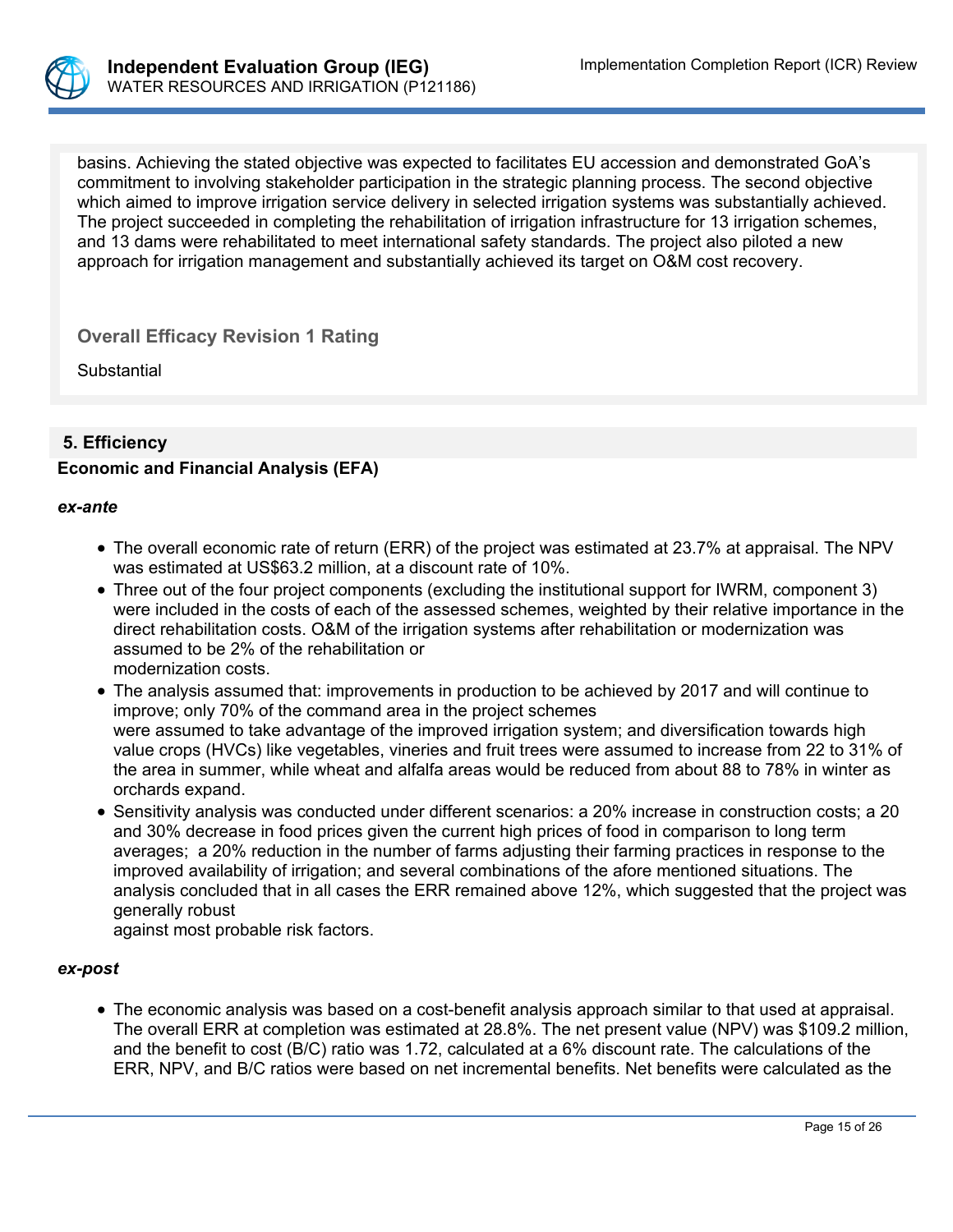

difference between benefits in the scenarios with and without the project. The analysis considered 20 years for the stream of benefits.

- The ICR (paragraph 66) claimed that "the rehabilitation and modernization works were cost-effective." However, there was no direct evidence provided to support this claim such a comparison of the project costs to costs of similar projects. It is also worth noting that the project received an additional financing in 2018 through IBRD in the amount of US\$27.20 million because the cost of rehabilitation of irrigation infrastructure was grossly underestimated at appraisal (see below).
- The financial impact of the project on farmers' revenues was assessed using crop and farm models that show average farming situations. Similar to those used at appraisal, the models and budgets used for the analysis were developed using FARMOD software. The return to family labor was estimated to have increased with the project from about US\$29–US\$42 to US\$45–US\$55 per day.
- A sensitivity analysis assessed the exposure of the project to risks and opportunities under different scenarios including: a smaller production growth throughout the years by 10–13%; no new benefits after the first years following project completion (by schemes); a 10% reduction of production and 10% increase in production costs; a 20% reduction in production and 20% increase in production costs, and an increase in production by 10%. In the worst-case scenario, the ERR was 10.6%, still above the 6% discount rate, suggesting that the project was robust under different scenarios.
- Implementation efficiency suffered from several operational (procurement related delays and inaccurate cost estimates of schemes) combined with other external factors (flooding in 2015, institutional reform and COVID- 19 among others) caused implementation delays and a slight negative impact on overall efficiency (ICR, paragraph 68). This prolonged the project implementation, and benefits materialized at a later stage than originally planned and affected the time of incidence of benefits and cost. This resulted in a lower overall NPV and ERR than at the AF stage (ERR of original project +AF was estimated at 30%).

**Summary of Efficiency Assessment.** The ex-post ERR was estimated at 28.3% which was higher that the 23.7% for the ERR at appraisal. However, the ex-post ERR was slightly below the original project + the AF ERR which was estimated at 30%. According to the ICR (paragraph 68) this slight drop was attributed to implementation delays. It is also worth noting that some delays were due to external factors beyond the project control. Based on the implementation delays, the under-estimation of costs that eventually necessitated an additional financing to make up the gap, and the fact that the estimated ex-post ERR was actually lower than exante, and the absence of any evidence of cost-effectiveness of the rehabilitation/modernization works, Efficiency is rated Modest.

## **Efficiency Rating**

## Modest

a. If available, enter the Economic Rate of Return (ERR) and/or Financial Rate of Return (FRR) at appraisal and the re-estimated value at evaluation:

|           | <b>Rate Available?</b> | Point value (%) | *Coverage/Scope (%)            |
|-----------|------------------------|-----------------|--------------------------------|
| Appraisal |                        | 23.70           | 88.00<br>$\Box$ Not Applicable |
|           |                        |                 |                                |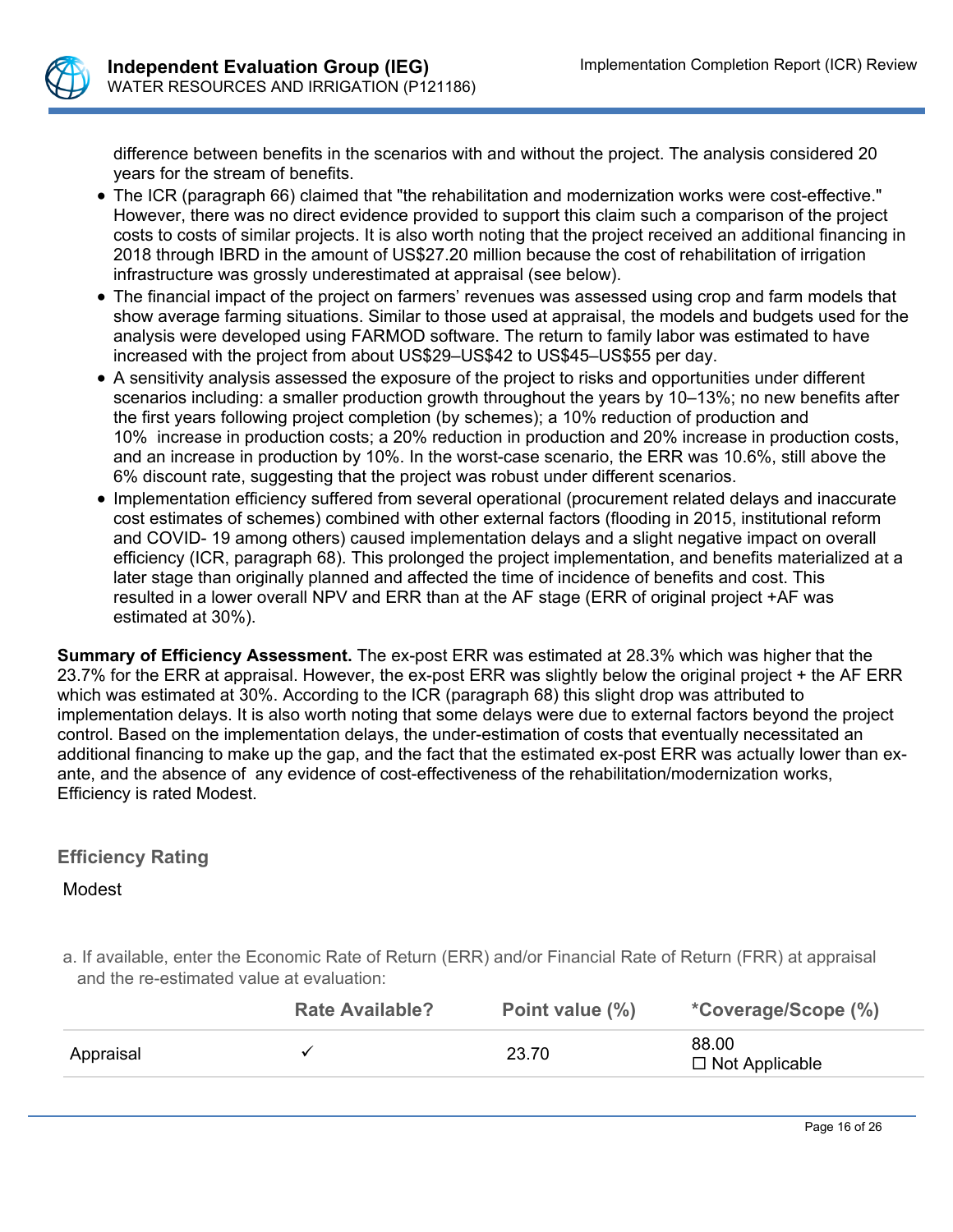

| <b>ICR Estimate</b> |  | 28.80 | 93.00<br>$\Box$ Not Applicable |  |
|---------------------|--|-------|--------------------------------|--|
|---------------------|--|-------|--------------------------------|--|

\* Refers to percent of total project cost for which ERR/FRR was calculated.

### **6. Outcome**

### **Pre-restructuring**

Relevance of Objectives was rated Substantial. Overall Efficacy was rated Modest. While the project achieved its objective to establish a strategic framework to manage water resources at the level of the Drin-Buna and Semani River basins, the objective aiming to improve, in a sustainable manner, the performance of selected irrigation systems was modestly achieved. Efficiency was rated Modest. The ex-post ERR was estimated at 28.3% which was lower that the 30% for the ERR at appraisal, taking into account the Additional Financing.

Based on the above-mentioned ratings, Outcome is rated Moderately Unsatisfactory.

### **Post Restructuring**

Relevance of Objectives was rated Substantial. Overall Efficacy was rated Substantial. The project achieved its objective to establish a strategic framework to manage water resources at the level of the Drin-Buna and Semani River basins. The project also succeeded in improving irrigation service delivery in selected irrigation systems. The rehabilitation of irrigation infrastructure for 13 irrigation schemes was completed and 13 dams were rehabilitated to meet international safety standards. Efficiency was rated Substantial despite implementation delays. The ex-post ERR was estimated at 28.3% which was higher that the 23.7% for the ERR at appraisal.

Based on the above-mentioned ratings, Outcome is rated Moderately Satisfactory.

### **Split Rating**

|                                             | <b>Pre-restructuring</b>  | <b>Post restructuring</b><br>(AF) |
|---------------------------------------------|---------------------------|-----------------------------------|
| Relevance of<br>Objectives                  | Substantial               | Substantial                       |
| <b>Efficacy</b>                             | lModest                   | Substantial                       |
| <b>Efficiency</b>                           | lModest                   | Modest                            |
| <b>Outcome</b>                              | Moderately Unsatisfactory | Moderately<br>Satisfactory        |
| Numerical Value of<br><b>Outcome Rating</b> | 3                         | 14                                |
| Disbursement (US\$<br>million)              | <b>US\$29.88</b>          | US\$36.22                         |
| Share of<br>disbursement                    | 45%                       | 55%                               |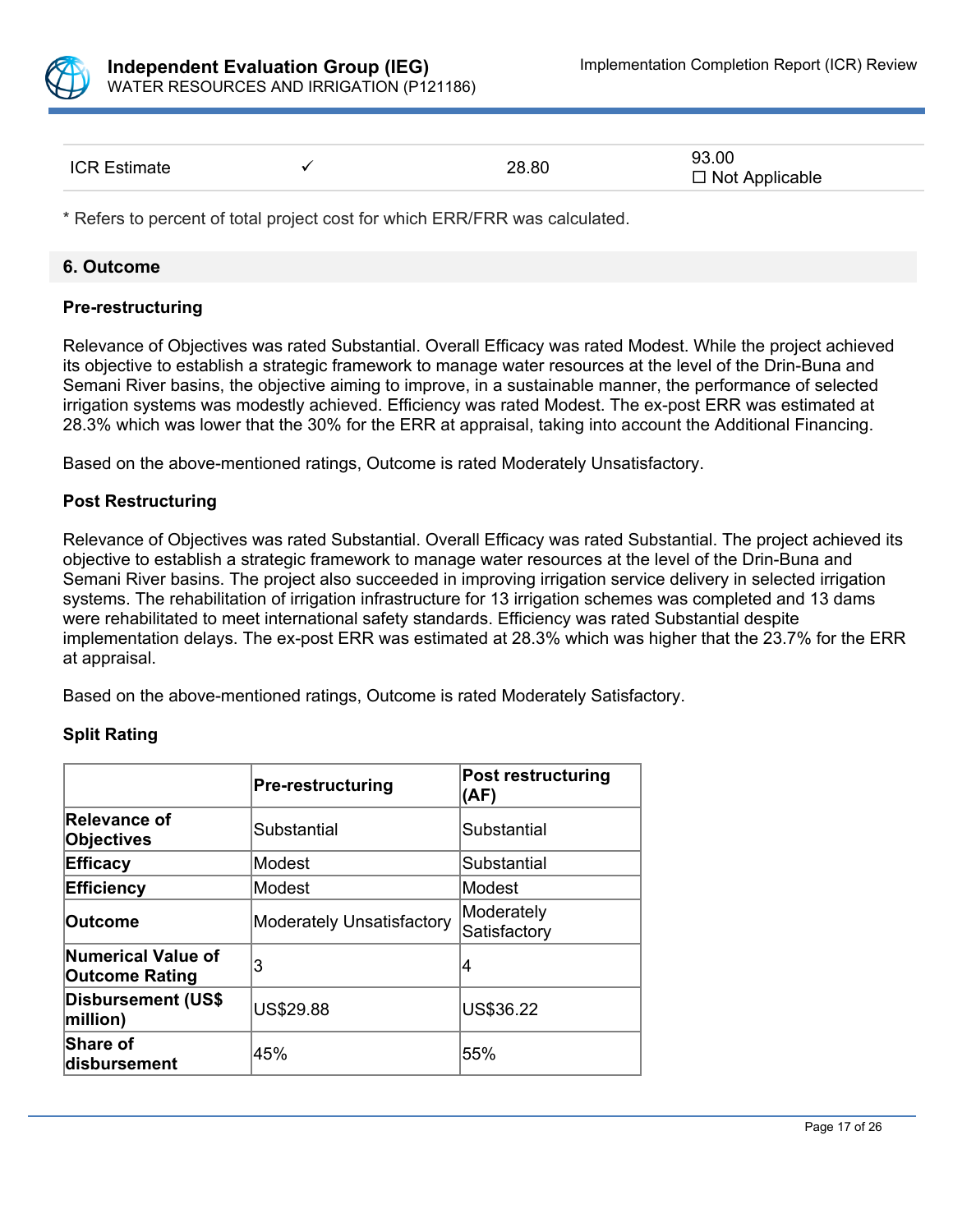

| <b>Weighted Value of</b><br><b>Outcome Rating</b> | 1.35 | 2.2                               |
|---------------------------------------------------|------|-----------------------------------|
| <b>Final Outcome Rating</b>                       |      | Moderately<br>Satisfactory        |
|                                                   |      | $ 1.35+2.20=3.55,$<br>rounds to 4 |

Note: Highly Unsatisfactory (1); Unsatisfactory (2); Moderately Unsatisfactory (3) Moderately Satisfactory (4); Satisfactory (5); Highly Satisfactory (6).

Therefore, the final outcome based on a split rating is Moderately Satisfactory

**a. Outcome Rating** Moderately Satisfactory

## **7. Risk to Development Outcome**

The ICR discussed two main risks as follows:

**1. The risk related to the Government approval and implementation of the national strategies for IWRM and I&D.** According to the ICR (paragraph 104) the client's satisfaction with the this project led the GoA to assign a higher priority to the WRM and I&D sectors than it has in the past. The Government is seeking EU or other bilateral assistance to support implementation of the new strategy and basin plans. In addition, the GoA has initiated a follow-up Bank-financed project, the Albania-Climate Resilience and Agricultural Development Project (P178715), to be jointly implemented by the Water Global Practice and Agriculture and Food Global Practice, and has requested continued Bank support in applying for a grant from the Western Balkan Investment Fund to undertake prefeasibility studies for 431 dams and associated I&D networks. The Albanian government already secured €1.5 million for these studies, which will include assessment and evaluation of dam safety and potential for existing reservoirs to improve irrigation to enhance resilience to climate change.

**2. The risk related to cost recovery for O&M needs.** Cost recovery for O&M needs continued attention for the future of the I&D investments under the WRIP. According to the ICR (paragraph 105) "there is a low risk that the positive performance during the past three years will not continue." By the end of the project, 67% of the area that received improved I&D service was covered by sustainable cost-recovery arrangements for O&M. Arrangements for cost recovery included: transfers from the national budget to LGs; municipal revenues, especially the land tax and permit fees; and farmers' annual irrigation fees. Farmers' share of O&M costs is expected to increase as their productivity and incomes increase due to better accessibility to a properly functioning irrigation system. This review is in agreement with the ICR (para 105) that further financial support to the municipalities is needed till water users could assume a larger share of O&M costs.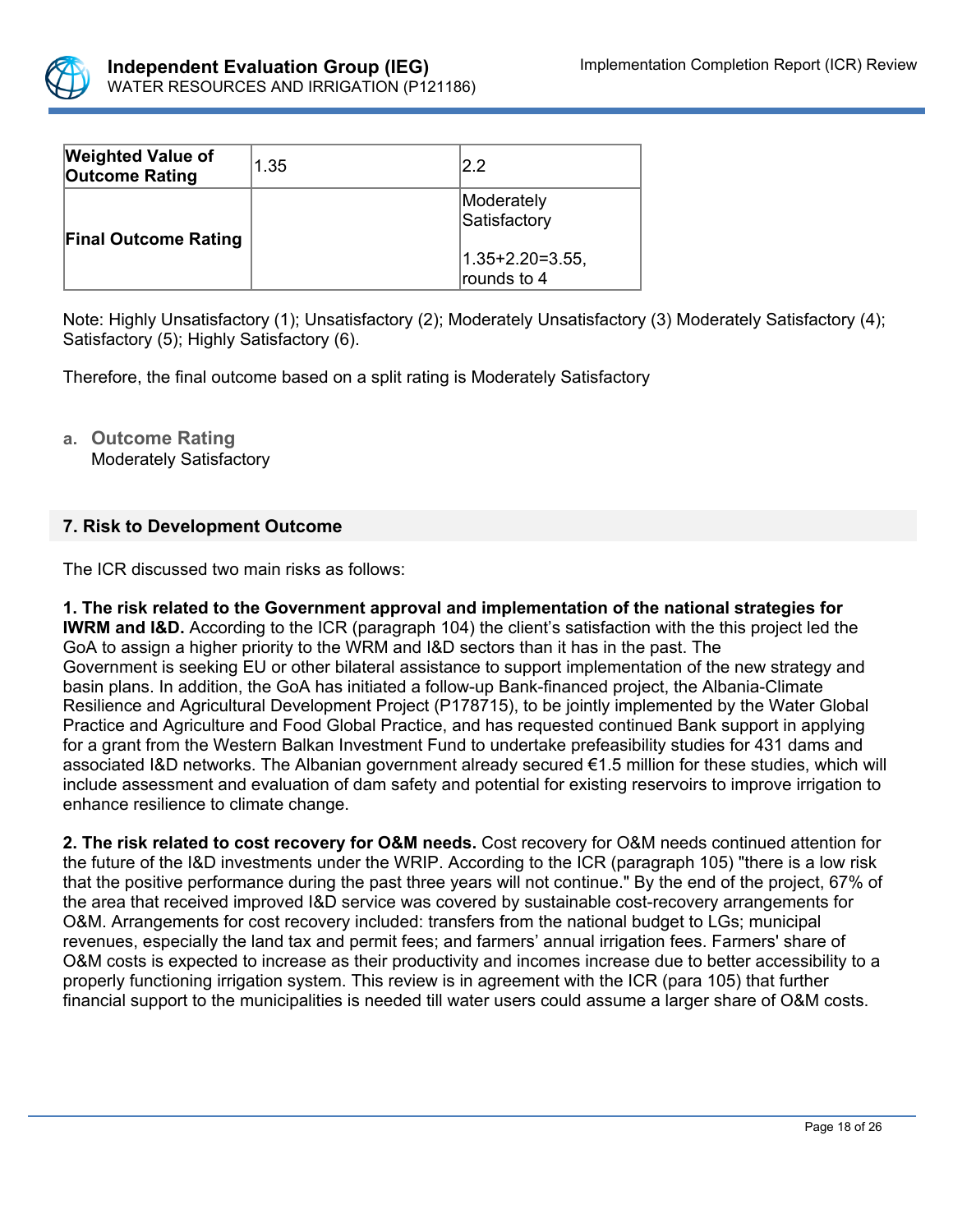

## **8. Assessment of Bank Performance**

### **a. Quality-at-Entry**

The PDO of the WRIP was in line with the Bank strategies and reflected the Government priorities for integrated water resource management (see section 3 for more details). The project design benefited from the Bank's long history in financing I&D projects, and from the earlier projects in Albania.

Notable lessons reflected in the project design included: the critical need to involve a range of stakeholders in project design and implementation to ensure success; the need to address continued deterioration of hydraulic infrastructure through structural and non-structural measures; and the need to take climate change and hydrological variability into account in designing sectoral support. However, design could have benefited from incorporating lessons to implement measures to improve O&M cost recovery (ICR, paragraph 78). Recommendations from a study on climate change in Albania (2012) were also reflected in the project the project design. These included: improved institutional framework and enhanced capacities for managing water resources, investments in dam safety, and investments to improve the reliability of I&D schemes (ICR, paragraph 77).

The project design was comprehensive and featured the rehabilitation of irrigation infrastructure, including dams, combined with institutional reforms and capacity building activities. The design of the institutional strengthening components incorporated the priorities of the country in the water sector and reflected its aim to achieve EU status. A notable design shortcoming was the gross underestimation of infrastructure costs, which consequently affected the scope of the original project (see section 5 for more details). The original cost for rehabilitating 15 I&D schemes and 13 dams was estimated at US\$29.38 million. Only 6 I&D schemes could be financed with the available funds under the original project. At the end of the project, the cost increased to US\$60 million minus the cost of mitigating the flood damage (€8.4 million). According to the ICR (paragraph 79) "this substantial increase complicated the procurement process by having to relaunch the tender and led to the need for the AF and time to achieve project objectives."

Seven risks were identified at appraisal with an overall rating of Substantial. Key risks related to project design, implementation capacity, governance and stakeholders. According to the (ICR, paragraph 98) "risk assessment was realistic and included appropriate measures for reducing or managing risks." The project design emphasized addressing gender, with measures to be taken to facilitate women's participation in consultations on the strategies, providing feedback on proposed I&D investments, and project-related training (ICR, paragraph 98).

Finally, the original results framework suffered from shortcomings that undermined project monitoring and reporting, specifically, some of the outcome indicators could have been better aligned with the PDO (ICR, paragraph 99) (see section 9 a for more details).

Overall, Quality at Entry is rated Moderately Unsatisfactory. The Bank should have been more diligent in estimating the costs for the rehabilitation of irrigation infrastructure, and more attention should have been given to M&E to ensure that the indicators were better aligned with the PDO.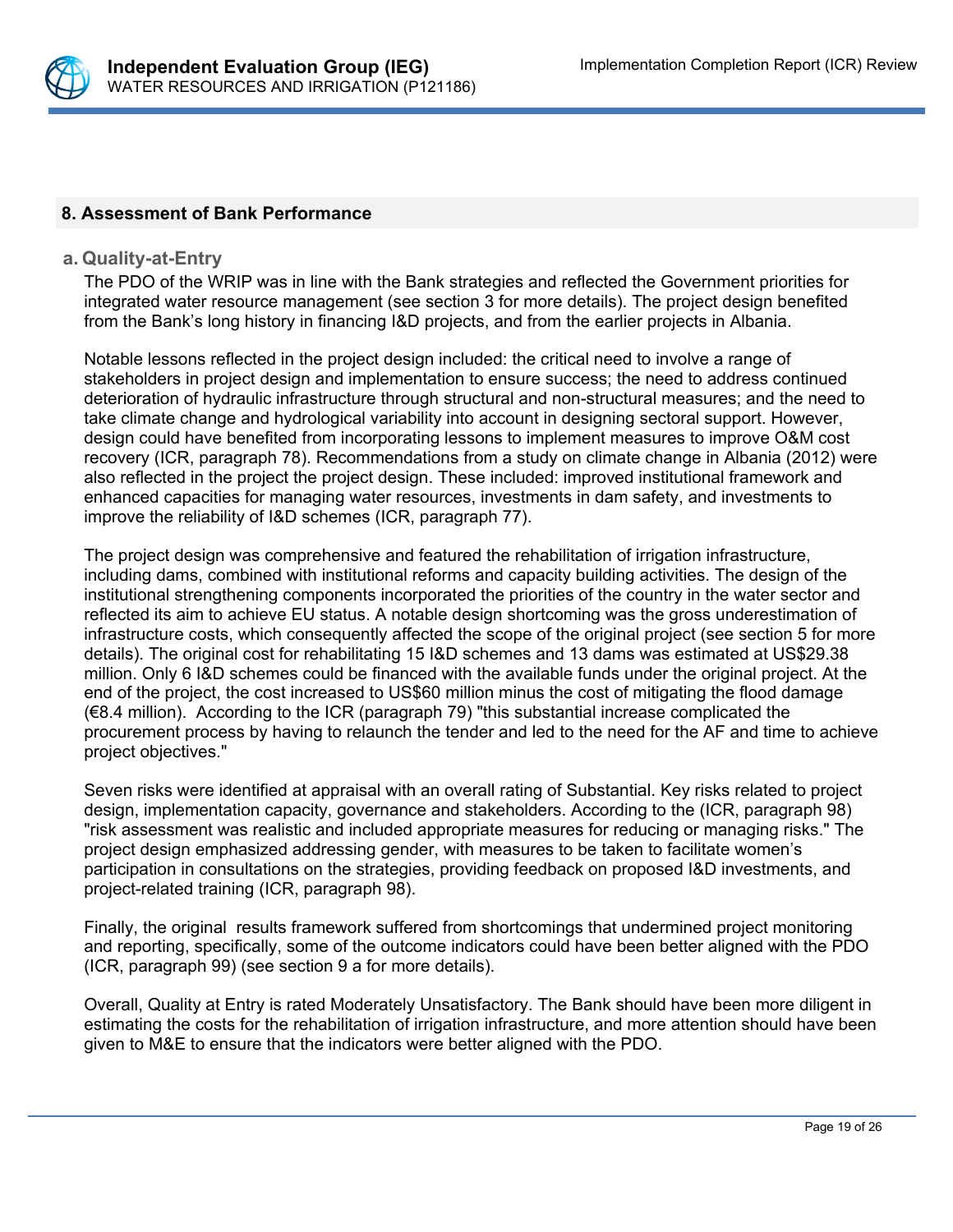

**Quality-at-Entry Rating** Moderately Unsatisfactory

## **b.Quality of supervision**

Over the nine years of project implementation, four Task Team Leaders supervised the project. Supervision missions included multidisciplinary teams for the field visits (including the SIDA team). Special technical missions helped resolve technical issues that arose during implementation. Missions also included environmental and social safeguard specialists to follow up on any safeguard requirements. TTLs also monitored the work of the M&E consultants. During the COVID pandemic, weekly missions were held virtually with the client and contractors. Also, two virtual supervision missions were organized to ensure successful project completion (ICR, paragraph 101).

The ICR (paragraph 102) noted however that "the Bank team could have been more diligent in revising the results framework during project restructuring." Also, the PDO could have been modified at the time of the 2015 restructuring because the main outcome indicator addressing sustainability was dropped.

Overall, Quality of Supervision is rated Moderately Satisfactory. The Bank team managed to overcome implementation delays and the underestimation of project costs through approving an additional financing to avail enough funds to successfully complete the envisioned activities.

Bank Performance is rated Moderately Satisfactory. While Quality at Entry had significant shortcomings, Bank Supervision managed to steer the project towards a successful outcome after the AF despite the delays.

**Quality of Supervision Rating**  Moderately Satisfactory

**Overall Bank Performance Rating** Moderately Satisfactory

## **9. M&E Design, Implementation, & Utilization**

### **a. M&E Design**

- The PAD did not include a Theory of Change (ToC) or results chain. Nevertheless, the ICR (Annex 7a & 7b) included an ex-post ToC for the original and revised PDO that was constructed based on the PDO, the project activities and the results indicators as reported in the PAD and the Restructuring Paper. Overall, the two ToCs in the ICR were sound and reflected the relation between the project inputs, outputs, outcomes and long-term outcomes. However, both ToCs did not reflect the critical assumptions that underpinned the achievement of the stated objectives.
- The original PDO was to be assessed through five PDO outcome indicators: 1. Preparation of a National IWRM strategy; 2. Preparation of two agreed River Basin Management Plans (RBMPs) for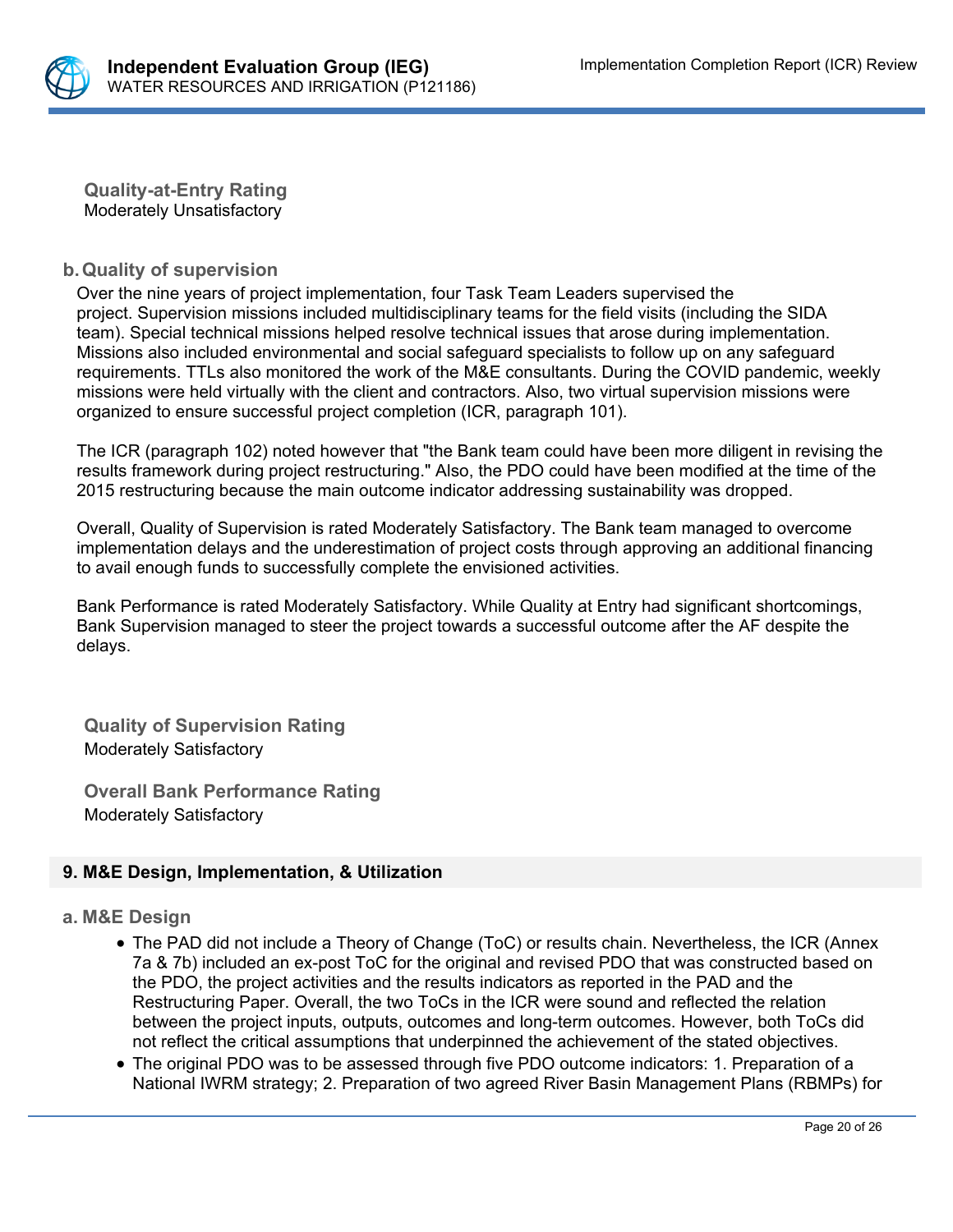

the Drin-Buna and Semani River basins; 3. Establishment of a Water Resources Database (National Water Resources Cadastre); 4. Compliance with agreed seasonal water distribution schedules (target: 75%); and 5. Increase in recovery of O&M costs as percentage of O&M charges invoiced (target: 70%). These outcome indicators were not comprehensive enough to capture the project achievements. Specifically, the impact of the project investments on irrigation improvements, crop yields and cropping patterns were relevant elements that should have been monitored. The ICR (paragraph 84) acknowledged that "shortcomings in the original results framework undermined project monitoring and reporting."

- The original RF included 21 intermediate outcome indicators. Most of which were quantitative. However, the RF lacked critical intermediate outcome indicators that could measure improvements in the irrigation service, for example, improved conveyance, improved delivery to tail ends, and improvements in the time needed by farmers to irrigate their fields.
- **Restructuring and changes to the RF.** Outcome indicators and targets were revised as a result of both the 2015 restructuring and the 2018 restructuring/AF. Also, 12 intermediate outcome indicators were dropped as a result of GoA's new irrigation law, lack or causality, or redundancy (ICR, paragraph 28). The PDO was also revised as part of restructuring and the AF in 2018. The change in wording for Objective 2 namely, dropping the reference to sustainable improvements in performance, provided a closer connection between the objective and indicator. Also, the AF added one new PDO outcome indicator.
- While the changes in the PDO and outcome indicators under the AF were improvements over those in the original project, these changes fell short as the RF remained deficient and did not comprehensively capture the project achievements in terms of specific improvements in irrigation services.
- Overall, M&E design was deficient and undermined the project monitoring and reporting.

## **b. M&E Implementation**

- Each ministry PMT had one dedicated staff for the M&E system. According to the ICR (paragraph 84) "the arrangements for M&E were appropriate for a project with two implementing agencies."
- A project-financed consultancy set up the MIS and consultants monitored the progress in project implementation and safeguard compliance. M&E consultants also coordinated their reporting with the dam safety and I&D supervision consultants to consolidate on a semi-annual basis the safeguards-related data documented by the supervision consultants.
- Inputs from baseline surveys were completed during project preparation and additional surveys carried out for the mid-term and end-of-project reporting. The data collected were presented in semiannual progress reports shared with the Bank and SIDA prior to their joint implementation support missions (ICR, paragraph 86).

## **c. M&E Utilization**

• According to the ICR (paragraph 88) "Bi-yearly progress reports formed the basis for discussion during supervision missions, the MTR, and endof- project assessments." M&E reports provided information on the project implementation status and achievement of project objectives.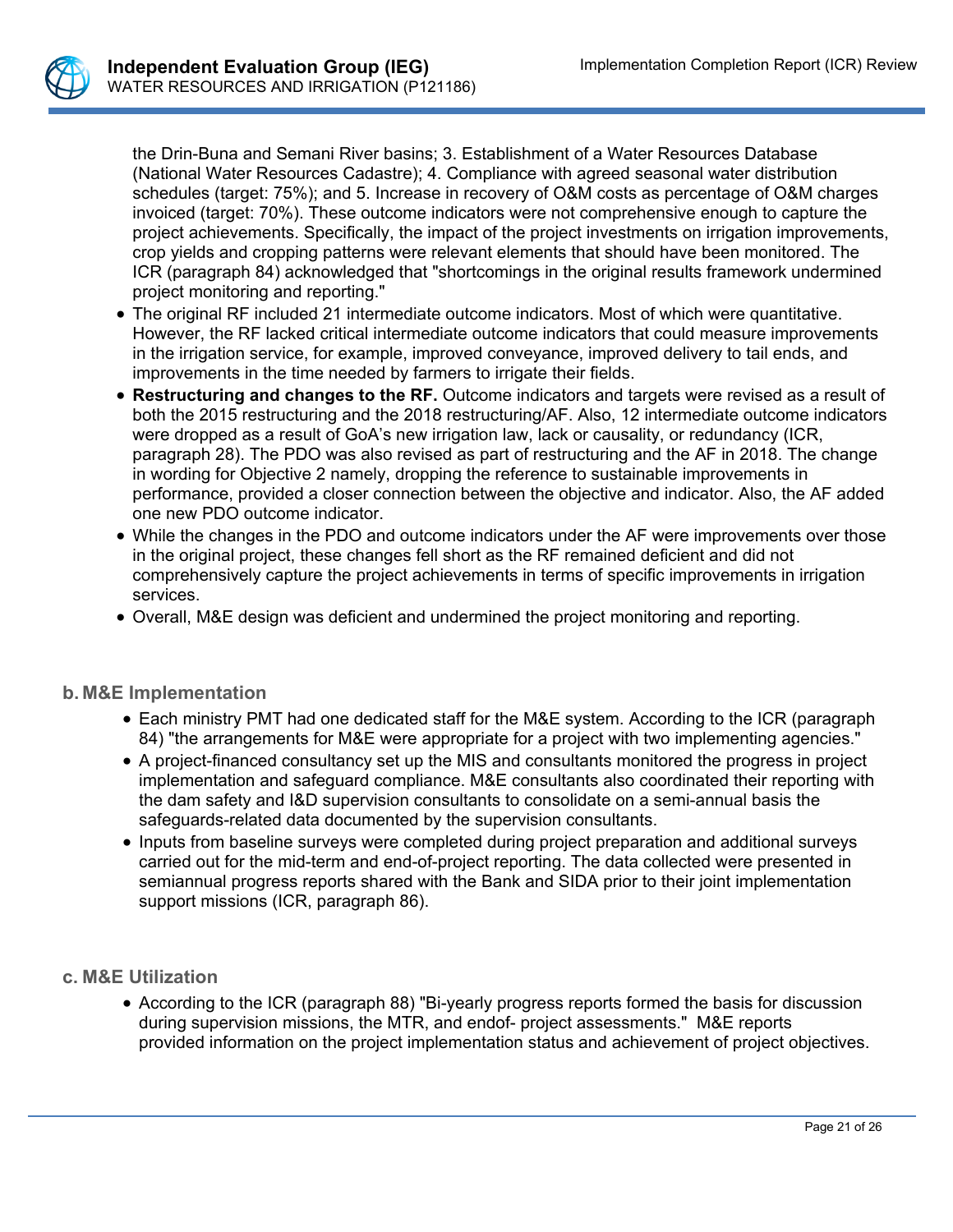

 M&E reports were used by the Bank and SIDA team as a basis for discussion with MARD on progress in achieving project objectives, and where to focus attention. No specific example were provided in the ICR on how M&E guided the project management.

**Summary of M&E Quality.** Overall, M&E Quality is rated Modest. M&E design suffered from significant shortcomings relating to the original RF, which according to the ICR (paragraph 84) "undermined project monitoring and reporting." Despite restructuring the project twice during implementation, the RF remained deficient and lacked critical indicators to measure improvements in the irrigation service. The ICR (paragraph 89) acknowledged that M&E design was deficient and that the ICR relied on "additional evidence to better justify some of the outcomes." Finally, M&E utilization relied on the project monitoring reports. While M&E monitoring reports could have been comprehensive, utilization could have benefitted from a more focused M&E design.

**M&E Quality Rating** Modest

## **10. Other Issues**

### **a. Safeguards**

The project was classified as environmental category B (partial assessment) due to the nature of project activities and the fact that there would be no new dams or expansion of the irrigation schemes, compared to the originally designed schemes. It triggered five safeguard policies at the appraisal of the original project as follows: Environmental Assessment (OP BP 4.01), Pest Management (OP 4.09), Involuntary Resettlement (OP/BP 4.12), Safety of Dams (OP/BP 4.37), and Projects in International Waterways (OP/BP 7.75). The Borrower prepared an Environmental and Social Framework Document (ESFD) and a number of draft site specific Environment and Social Management Plan (ESMPs) for the first year of project implementation, which involved rehabilitation of dams and the immediate ancillary works around the reservoirs. A Resettlement Policy Framework was also prepared on October 9, 2012.

According to the ICR (paragraph 91) "all project works complied with the Environmental and Social Management Framework dated October 1, 2012."

**Compliance with environmental safeguards.** Construction was in the footprint of existing canals and no construction was near residential areas or national roads. Throughout project implementation, there were no major environmental issues of concern (ICR, paragraph 91).

**Compliance with social safeguards.** According to the ICR (paragraph 92) "there was no land acquisition during implementation of either the original project or AF." A social development/safeguard specialist joined missions to ensure that there were no other potential issues that could pose a social risk.

**Compliance with OP/BP 4.37 (Dam Safety).** According to the ICR (paragraph 93) "the project met all requirements under this policy."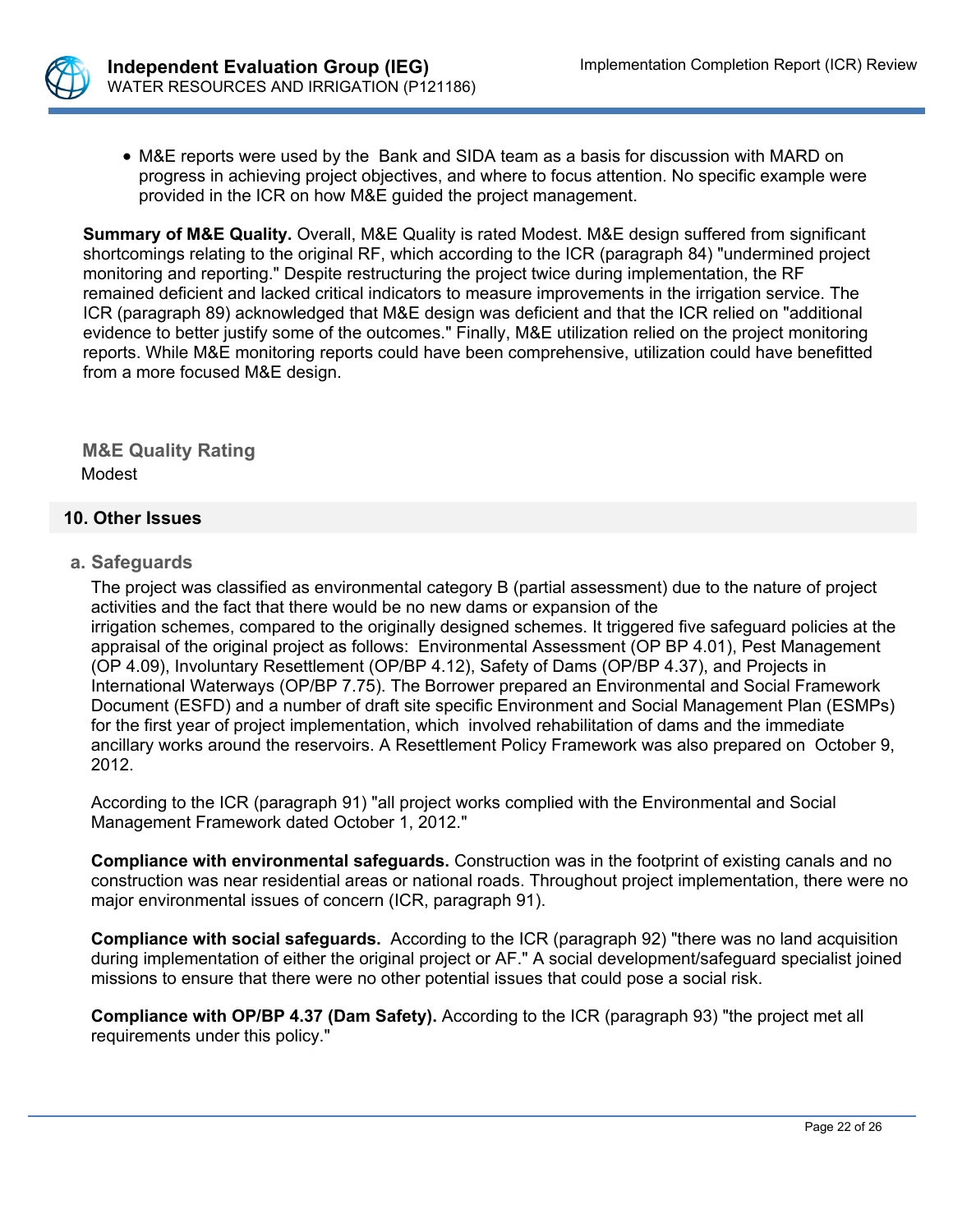

**Compliance with OP/BP 7.75 (Projects in International Waterways).** According to the ICR (paragraph 94) "the project met the exception conditions under OP/BP 7.75", since the project would not adversely affect the quality or quantity of water flowing to other riparians and would not be adversely affected by other riparians' water use.

## **b. Fiduciary Compliance**

**Financial Management (FM).** Both implementation agencies had qualified staff to handle FM in accordance with the Bank's requirements. Financial audits were contracted on time, with few exceptions, and the Bank's approval of the final audits was unqualified. According to the ICR (paragraph 97) "Fiduciary management was carried out in full compliance with the World Bank rules."

**Procurement.** The two implementing agencies had experienced procurement specialists familiar with the Bank's procurement rules and regulations. While, there were some delays with contract processing, the ICR (paragraph 96) noted that "there were no serious problems." According to the ICR (paragraph 96) "procurement management was carried out in accordance with World Bank rules."

### **c. Unintended impacts (Positive or Negative)**

- ---
- **d. Other**

During implementation, the management of irrigation at the municipal level changed as water masters replaced Water User Organizations (WUOs). As a result, water masters became the primary beneficiary of the project financed capacity building activities. This ultimately strengthened the water master system and dramatically reduced, or unintentionally eliminated, the role of the WUOs in the project areas (ICR, paragraph 76).

## **11. Ratings**

| <b>Ratings</b>          | <b>ICR</b>                 | <b>IEG</b>                     | <b>Reason for</b><br><b>Disagreements/Comment</b> |
|-------------------------|----------------------------|--------------------------------|---------------------------------------------------|
| Outcome                 | Moderately<br>Satisfactory | <b>Moderately Satisfactory</b> |                                                   |
| <b>Bank Performance</b> | Moderately<br>Satisfactory | <b>Moderately Satisfactory</b> |                                                   |
| Quality of M&E          | Modest                     | Modest                         |                                                   |
| Quality of ICR          | ---                        | Substantial                    |                                                   |
|                         |                            |                                |                                                   |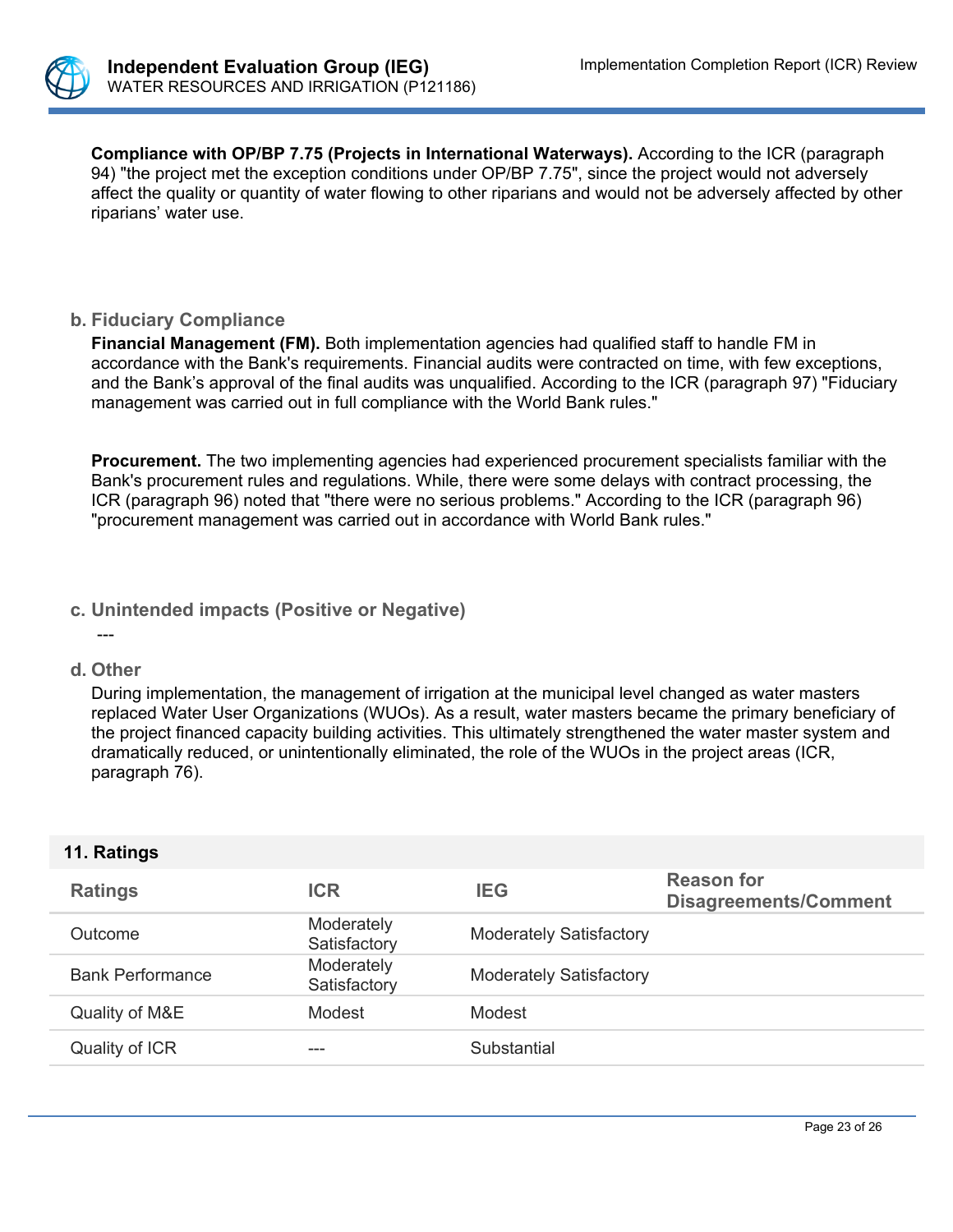

## **12. Lessons**

The ICR included five lessons. The following three are emphasized with some adaptation of language:

**1. To avoid cost overruns during implementation, it is important that projects involving infrastructure activities use robust and realistic cost estimates for civil works that reflect market prices at the time of appraisal.** The World Bank appraisal team should be responsible for ensuring that appraisal costs reflect market prices within the country, regionally, and internationally with appropriate levels of price and physical contingencies. A difference of 20% is acceptable and can be covered by contingencies. In the case of the WRIP, the failure

to obtain reasonable cost estimates led to the relaunching of several contracts, not having sufficient funds for implementation of more than half of the schemes, and subsequent implementation delays and processing of additional finance and time to implement the original project.

### **2. Irrigation projects designed to increase agricultural productivity must include support to farmers in agricultural marketing to avoid price declines due to increased**

**productivity.** Interviews with the men and women who own small farms and sell their products along national roads expressed satisfaction with the newly improved irrigation. However, they are now concerned about how and where to sell the increased volume of products they are now able to grow. The experience of WRIP emphasizes the importance of including agricultural marketing to enable farmers to sell their increased volume of products otherwise project areas might experience excess supply and depressed prices.

The following lesson is emphasized by IEG:

**3. To ensure a satisfactory outcome of a complex irrigation project, design and preparation need to include a sound analysis of the implementation environment and realistic cost estimates.** The project faced two critical challenges during implementation, first, the Government changed the irrigation law which deemed some aspects of the project irrelevant. A transparent dialogue with the Government during the preparation stage would have allowed the team to forsee such changes. Second, the cost estimates of the rehabilitation of irrigation infrastructure were highly underestimated at appraisal, despite the project-financed feasibility studies. This necessitated additional financing to complete the envisioned activities. To accommodate price increases within contracts, cost estimates need to be realistic and account for domestic, regional, and global estimates with traditional physical and price contingencies, including projected rates of foreign and domestic inflation.

## **13. Assessment Recommended?**

Yes

Please Explain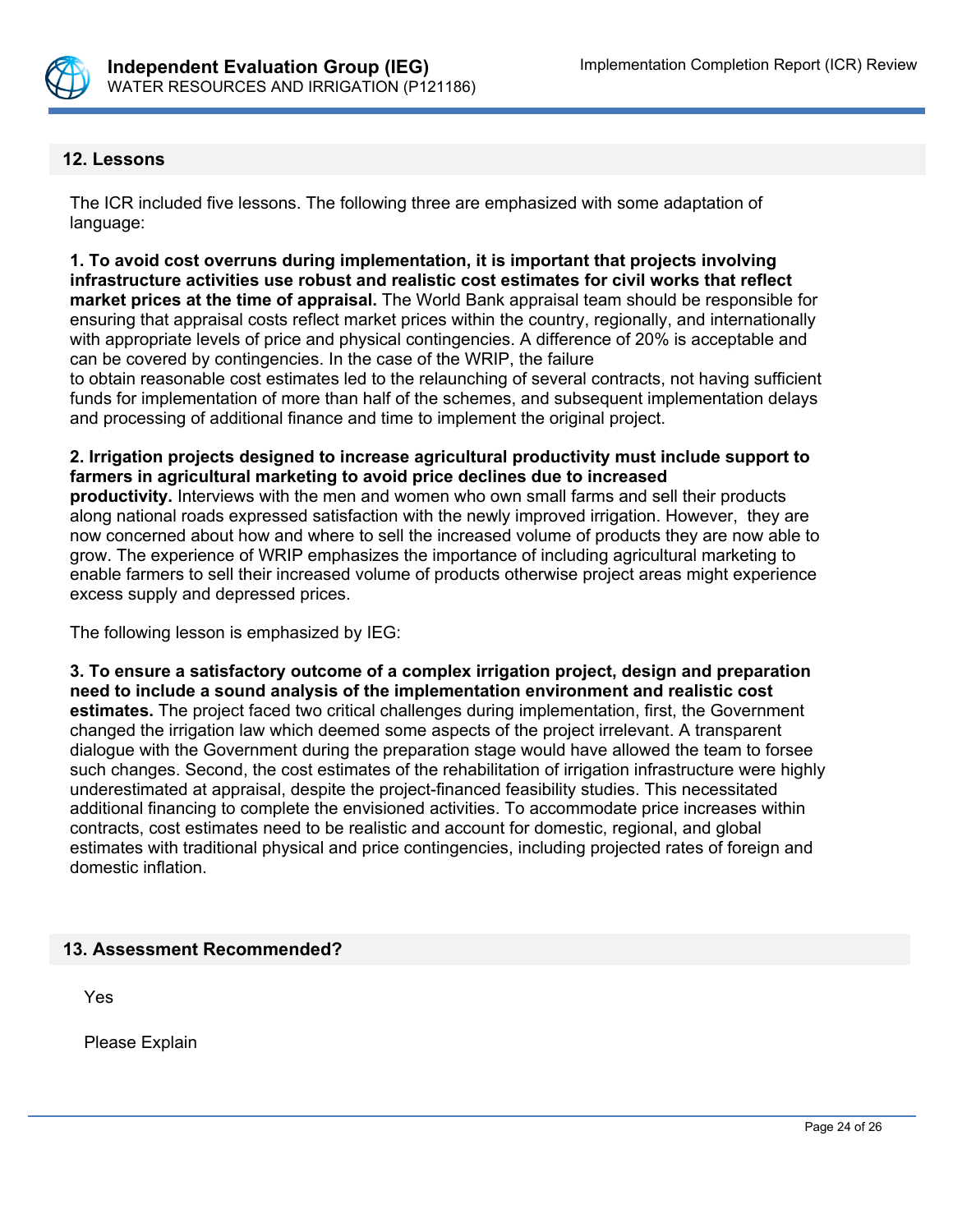

The project had a deficient M&E design that did not comprehensively capture the achievement of the PDO. Also, the project introduced institutional changes and replaced Water Users Organizations (WUOs) with water masters in managing irrigation at the municipal level. Therefore, an assessment is warranted to further verify the project results and assess the performance of water masters as an alternative to WUOs in managing irrigation at the municipal level. An assessment will also provide an opportunity to generate more lessons from the project experience that could be useful for future similar operations.

## **14. Comments on Quality of ICR**

Quality of Evidence. The ICR acknowledged that the Results Framework was deficient (see section 9a).The ICR relied on external data, which at times was anecdotal, to assess the project outcomes.

Quality of Analysis: The ICR provided clear linking to the extent possible between evidence and findings and used the evidence base to serve the arguments under the different sections, in particular the discussion on outcomes. However, the impact of the project on improving service delivery was not fully captured due to the absence of relevant indicators in the RF.

Results Orientation: The ICR included a comprehensive discussion on the achievement of the PDO. However, discussion on outcomes could have been more balance between reporting on the achievement of outcome indicators and what the project actually achieved on the ground. The reversed order of discussing the achievement of outcomes was not helpful.

Consistency with guidelines. The ICR used the available data to justify most of the assigned ratings. Discussion of outcomes was undermined by a poor M&E design. efficiency analysis provided an acceptable justification for the robustness of the project investments. The ICR reported some costs in Euros and others in US dollars, which created needless confusion.

Conciseness. The ICR provided comprehensive coverage of the implementation experience and candidly reported on shortcomings. The reporting on safeguards included an explicit statement on compliance. The ICR commented on the status of the final audit reports for the project. However, the discussion of M&E design could have benefited from further details with regards to the RF shortcomings, and the ToC could have benefited from including the critical assumptions that underpinned the achievement of the objectives. The ICR could have benefitted from including an Annex with a map to reflect the project areas and dam locations. Finally, the ICR did not discuss the risks that materialized during implementation and the no targets were provided for the reported outputs in Annex 1.

Overall, the Quality of the ICR is rated Substantial despite some shortcomings.

**a. Quality of ICR Rating Substantial**